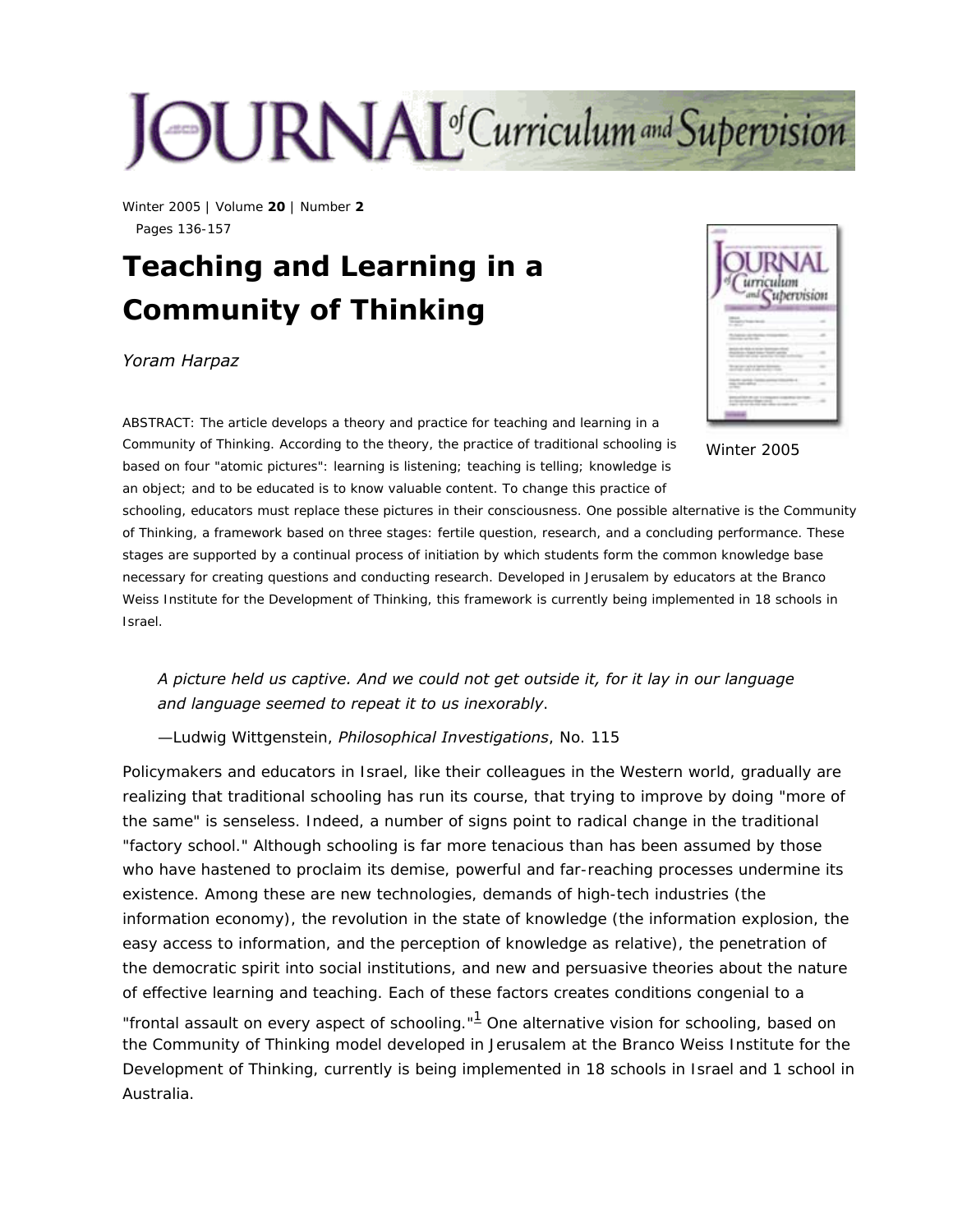# **Pictures of Schooling**

Traditional schooling is based on four fundamental, or "atomic," pictures: learning is listening; teaching is telling; knowledge is an object; and to be educated is to know valuable content. These pictures are deeply embedded in the consciousness of students, teachers, and decision makers, and they are maintained daily by school structure and activity.

These basic, atomic pictures of schooling constitute school life and are constituted by it. They are not always explicit, but are implicit in authoritative teaching aimed at transmitting truths "as they are" and in what Sarason has called school "regularities"—the routines and norms

<span id="page-1-0"></span>guiding action in and outside the classroom. $^2$  $^2$  We ask the question: What kind of pictures are in the teachers' minds (or expressed in their actions) as they lecture, examine, design exercises, refer to textbooks, enforce discipline, and engage in other activities known collectively as "teaching"? Teachers who engage in these activities "think" that learning is listening, teaching is telling, knowledge is an object, and being educated means knowing the knowledge learned in school.

The atomic pictures of schooling are revealed in everyday language, in sentences such as these: "I shall repeat it, so those who did not understand, please listen" or "This boy has an empty head" or "She doesn't absorb anything" or "There is lots of material to cover" or "My child isn't getting enough mathematics." The pictures are imbedded in Western conciousness, and, therefore, they appeal to our common sense. The atomic pictures of schooling are bound to each other and are derived from each other. Together they form the basis of the "grand picture" of schooling.

The grand picture of schooling is like a molecule composed of the four atomic pictures. Like the atomic pictures, it is more implicit than explicit in school activities. Its central principle is imitation. According to the principle of imitation, student learning is the last link in a mimetic chain: scientists copy the world; curriculum experts copy the sciences; teachers copy the curricula; and students copy their teachers.

This grand picture conceives of consciousness as a "mirror of nature": the world is composed of facts containing inner qualities (such as physical facts and historical facts). Scientists observe the world and organize the facts into theoretical disciplines according to their qualities. For example, facts concerning the movement of objects are organized into the discipline of physics; facts concerning the past of national groups are organized into history. Curriculum designers copy from the sciences selected chapters and include them in textbooks in a well-digested version suitable for teachers and students. Teachers copy this "material" from the curricula prepared by the experts and fashion it into lessons, which they teach to their students.

Strauss and Shilony describe this process of "transmission of material" from teachers to

<span id="page-1-1"></span>students in their research regarding how teachers think that children think. $3$  They note that teachers carve the "material" into "knowledge packages" (lesson plans) that fit into the "entries" in the children's minds. To introduce the knowledge packages into the entries, the teachers must open the "shutters" that block them. They therefore perform several motivationraising activities, such as praising, censuring, stimulating, tempting, and threatening. After the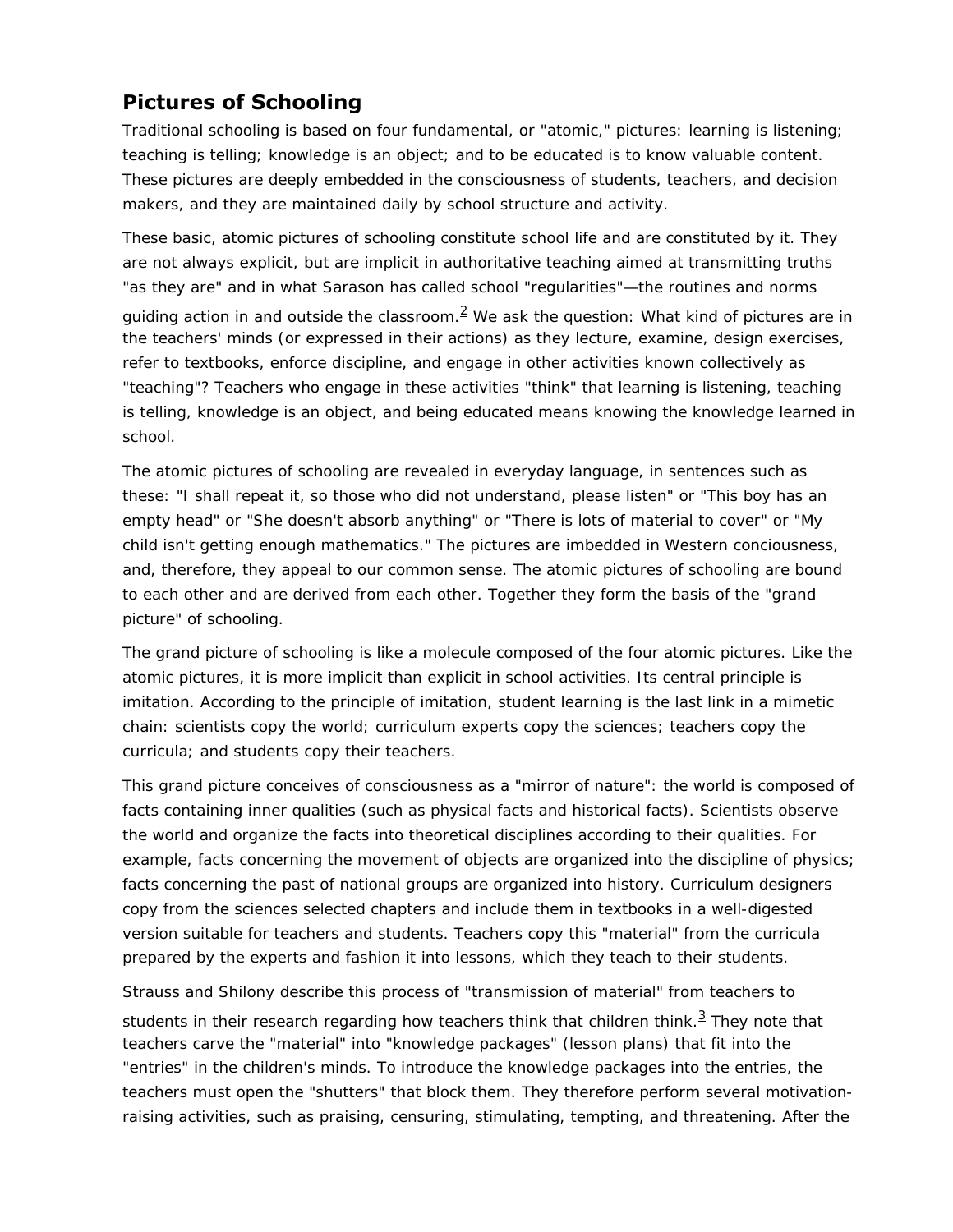shutters are open and the content has penetrated, teachers require students to complete exercises in order to "glue" the new content onto previously learned material.

This chain of imitation ends when students—who have copied the teachers who have copied the curricula that have copied the sciences that have copied the world—know about the world. They have a reliable representation of it. They adequately have learned. [Figure 1](#page-3-0) portrays this traditional notion of schooling.

[Figure 1. The Grand Picture of Schooling](#page-3-0)

# **Beyond the Traditional Pictures of Schooling**

#### *Learning Is More Than Listening*

Though important, listening is only one of many elements that constitute effective learning. Furthermore, listening as fostered in school is often passive and disinterested; it is "functional" listening to an all-knowing teacher in order to succeed on an examination.

What, then, is effective learning? This model defines "effective learning" in terms of involvement in its process and understanding of its product.

Nicholls identifies two kinds of involvement: "ego involvement," in which people care about

<span id="page-2-0"></span>themselves, and "task involvement," in which they care about the task at hand. $4$  Task involvement at its most intensive is a state of unity between the subject who learns and the

<span id="page-2-1"></span>object that is learned. Csikszentmihalyi calls this state "flow."<sup>[5](#page-18-4)</sup> The Community of Thinking cultivates task-involvement state of mind.

<span id="page-2-2"></span>"Understanding is a complex process that is itself not well understood."<sup>[6](#page-18-5)</sup> It has three components: location, application, and performance. To understand a concept is to locate it in a net of relevant conceptions (or, as Dewey says, "to grasp the meaning of a thing, an event,

<span id="page-2-3"></span>or a situation is to see its relations to other things" $\frac{7}{2}$  $\frac{7}{2}$  $\frac{7}{2}$ ); to apply it to new contexts, different from the one in which it was learned (or, as Gardner says, "an individual understands a concept, skill, theory, or domain of knowledge to the extent that he or she can apply it

<span id="page-2-4"></span>appropriately in a new situation"<sup>[8](#page-18-7)</sup>); and to perform flexible, intellectual moves with it (or, as Perkins says, "in a phrase, understanding is the ability to think and act flexibly with what one

<span id="page-2-5"></span>knows . . . learning for understanding is like learning a flexible performance."<sup>[9](#page-18-8)</sup>). These three conceptions are interrelated. The third one—the performance aspect of understanding—is most useful from a pedagogical point of view, and it directs the teaching and learning in the Community of Thinking.

Ten conditions for effective learning gleaned from current theories are important to consider.

<span id="page-2-6"></span>1. *Effective learning is an outcome of active construction*. It is not a result of passive absorption of contents, but of their active construction. The meanings of statements, actions, or situations are the outcome of an active and creative mind—of assimilation, adaptation, interpretation, meaning making, and other mechanisms of construction. $10$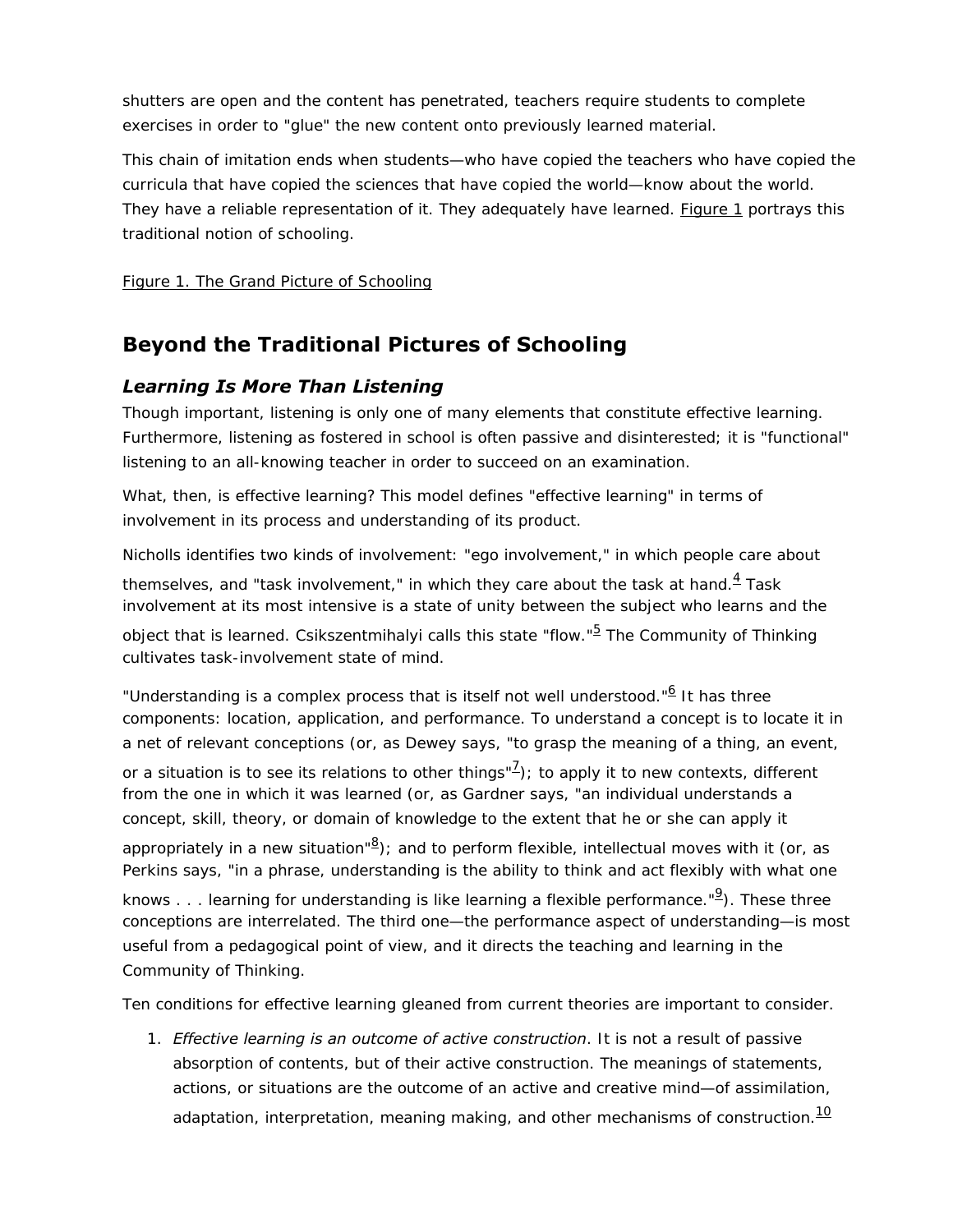<span id="page-3-0"></span>

**Figure 1. The Grand Picture of Schooling**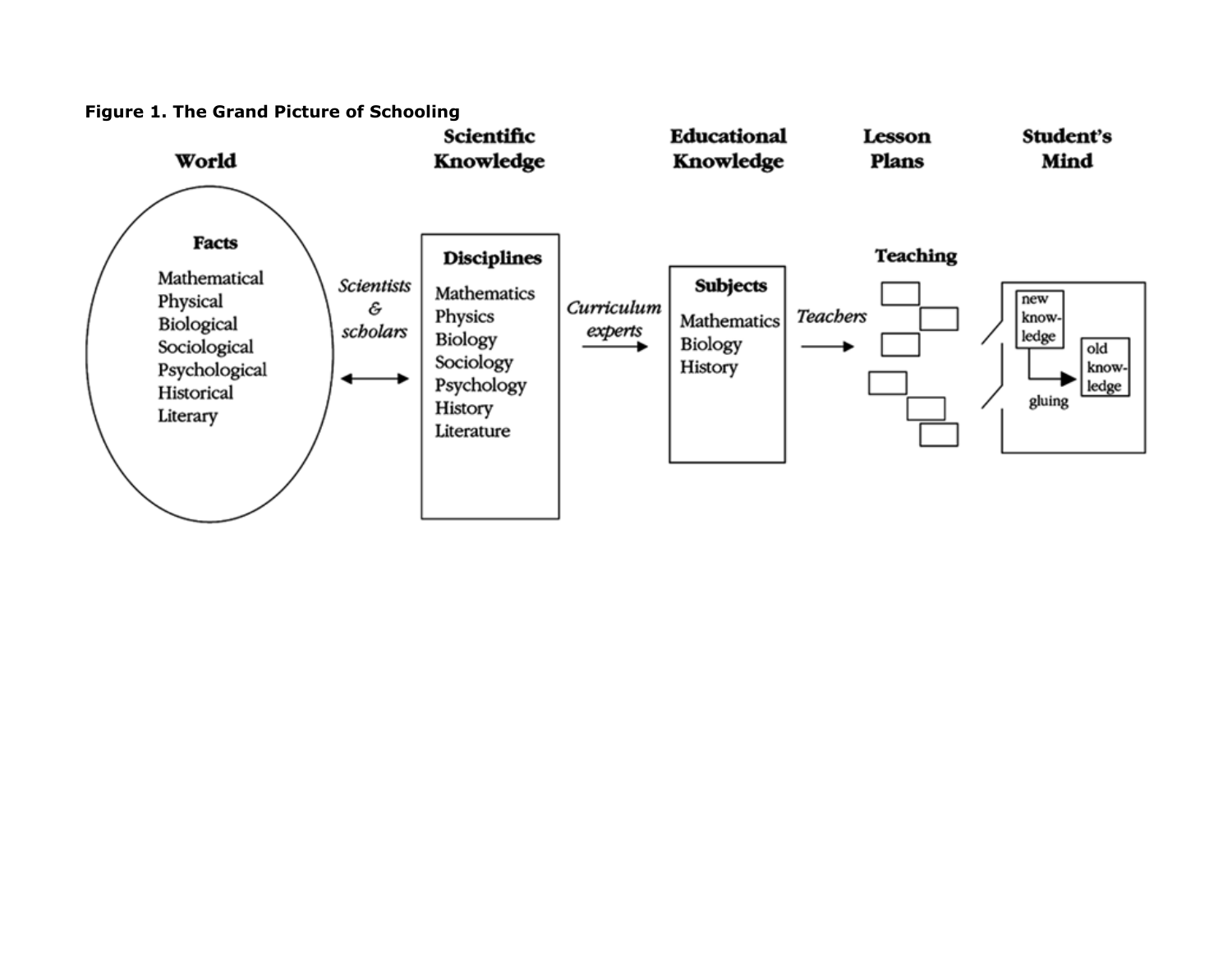- 2. *Effective learning results from undermining*. This essential claim is rooted in the Socratic dialogues, in John Dewey's theory of thinking, and in Piaget's constructivist theory. People learn when their cognitive schemes—concepts and action patterns—are undermined by their encounter with their environment. This undermining motivates people to learn in order to restore their lost equilibrium. $\frac{11}{1}$  $\frac{11}{1}$  $\frac{11}{1}$
- <span id="page-4-0"></span>3. *Effective learning results from the "echoing" of learned content in the learner*. When content "echoes"—when learners find in it an answer to their vague insights, concepts, and values—they tend to delve into it. This content does not reflect what they already know, but clarifies and reorganizes their rudimentary understandings. (The second condition—the "classic" assumption of constructivism—is a rather pessimistic view about the drive to learn. Therefore, this "echoing" assumption adds power. Existentialist philosophers wrote about "the hunger for meaning"; Lipman wrote about its educational implications. $\frac{12}{2}$
- <span id="page-4-1"></span>4. *Effective learning results from intrinsic motivation*. Learning is the product of an interest in the topic studied and not (only) of the expectation of a reward or a fear of punishment resulting from learning or not learning it. "Task involvement" yields better learning than does "ego involvement." Learning needs both intrinsic and extrinsic motivation, but the former must be stronger than the latter. $\frac{13}{13}$  $\frac{13}{13}$  $\frac{13}{13}$
- <span id="page-4-2"></span>5. *Effective learning is a function of the alignment of teaching style and content to the learner's learning style and intelligences*. People learn best when instructional methods and content are adapted to their individual learning styles and profile of intelligences. $\frac{14}{1}$  $\frac{14}{1}$  $\frac{14}{1}$
- <span id="page-4-3"></span>6. *Effective learning occurs in a dialogic environment*. All good learning contains an essential ingredient of dialogue, consultation, and offering and accepting support and criticism. Two heads are better than one; "distributed intelligence" is better than one "closed" in the individual mind. $15$
- <span id="page-4-4"></span>7. *Effective learning entails engaging in authentic problems*. Learning is best when it occurs in an authentic context, in which the learners grapple with a problem that they experience as "real" and "urgent," that bothers them, that involves their life plan or identity. Learning, like thinking, starts with an experienced problem. $\frac{16}{16}$  $\frac{16}{16}$  $\frac{16}{16}$
- <span id="page-4-5"></span>8. *Effective learning is advanced by ongoing informative feedback*. Learning is facilitated when learners are given timely and rich information regarding their performances and achievements and how to improve them, when assessment is formative and sustaining. $\frac{17}{12}$  $\frac{17}{12}$  $\frac{17}{12}$
- <span id="page-4-6"></span>9. *Effective learning is a result of positive attitudes*. When students feel that they are accepted by their teachers and peers and when they feel comfortable in the educational environment, they tend to invest themselves in learning.  $\frac{18}{16}$  $\frac{18}{16}$  $\frac{18}{16}$
- <span id="page-4-8"></span><span id="page-4-7"></span>10. *Effective learning is the result of a productive theory of learning*. Learning is affected by the learner's implicit theories about learning. When learners relate their learning and achievements to their efforts and not to their ability, environment, or luck, their learning will be more effective.  $\frac{19}{12}$  $\frac{19}{12}$  $\frac{19}{12}$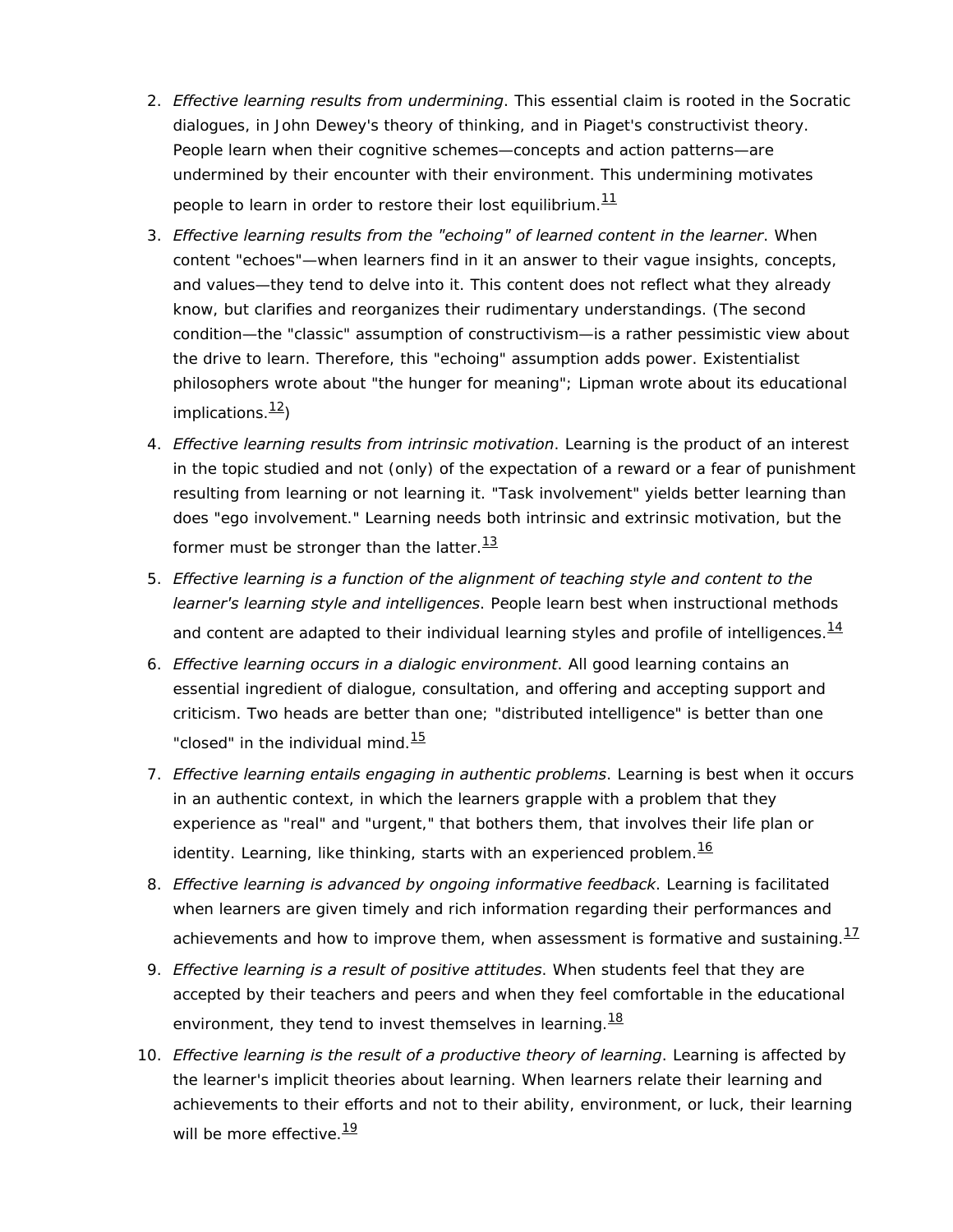The list can be expanded to include other conditions for effective learning (for example,

<span id="page-5-2"></span><span id="page-5-1"></span><span id="page-5-0"></span>effective learning is a result of a supportive environment;  $\frac{20}{20}$  of participation and apprenticeship;  $\frac{21}{1}$  of mindfulness;  $\frac{22}{1}$  of "less is more";  $\frac{23}{1}$  of a meaningful narrative;  $\frac{24}{1}$  of systematic mediation;  $\frac{25}{5}$  $\frac{25}{5}$  $\frac{25}{5}$  of its occurrence in the "zone of proximal development"  $\frac{26}{5}$ ). The main point is that effective learning is a multifaceted process that cannot be reduced to mere listening. Moreover, effective learning is not a neutral concept; it is a normative one. Listening obediently to authority undermines a critical and creative attitude to oneself and the world.

The concept of "effective learning" as used here refutes the first atomic picture—to learn is to listen. Learning based mainly on listening is both ineffective and "uneducational": that is, it educates learners to be passive, conformist, and narrow-minded.

### *Teaching Is More Than Telling*

When learning is considered to be listening, teaching—as its possible mirror image—is considered to be telling. Thus this second atomic picture—teaching is telling—is superficial and based on our direct life experience. The question "What time is it?" is answered by "It's five o'clock." One person told, another listened and learned something new. However, this analogy is not necessarily relevant for effective learning (in this example the asker had an interest; students in school often do not have an interest, and therefore teachers add repetitions, exercises, and tests). At best, this analogy may be true of teaching only simple information. When complex ideas are taught, telling them simply is not good enough. Instead of declaiming information, teachers must create the conditions for effective learning. When effective learning is perceived as a complicated process of construction, as having a "soft" nature not amenable to full control and planning, teachers must move from direct to indirect teaching.

A split between "old education" and "new education" dominates much educational discourse. In the former the curriculum is at the center, whereas in the latter the student is at the center. Teaching in a Community of Thinking does not follow a single approach. In a Community of Thinking the encounter between the curriculum and the child takes center position. Individuals may develop—realize their potential—only within certain cultural contexts, which constitute their very existence.

### *Knowledge Is Not an Object*

The third atomic picture of school education—knowledge is an object—is metaphoric. Those who possess knowledge can transmit it, as if it were an object, to those who lack it. The dominant pattern of teaching in most schools—the telling instruction—embodies this picture. One of the meanings embodied in the metaphor of knowledge as "object" is that people perceive it as existing outside of human consciousness and not affected or "infected" by it. Human consciousness, for its part, is not affected or "infected" by "nonrational" elements (such as drives, emotions, interests, sociocultural environment). Rather, it is "transparent," an impartial medium of the world as it is.

This picture of knowledge and consciousness is transmitted through the teaching pattern of the schools; teachers authoritatively transmit to students "closed" knowledge packages. A short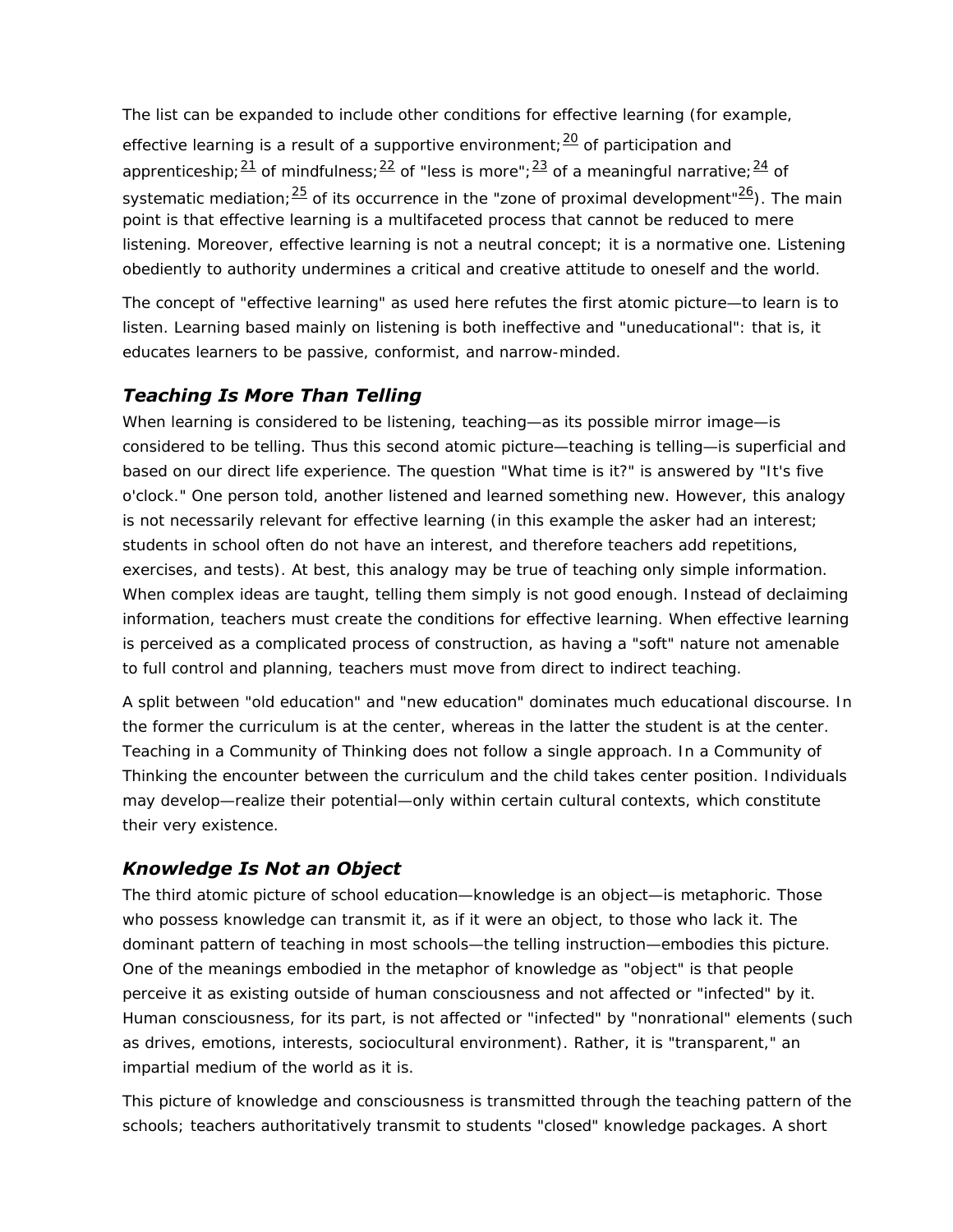"ping pong" question-and-answer session occurs, indicating that every important problem is well defined, possesses a short and correct answer based on indisputable facts, and, in addition, that someone knows the answer. While this practice transmit the picture of knowledge that knowledge is an object (or objective. Foerster: "Objectivity is the delusion that observations could be made without observer." $\frac{27}{2}$  $\frac{27}{2}$  $\frac{27}{2}$ ), this picture empowers this practice.

<span id="page-6-0"></span>An alternative picture of knowledge (based on contemporary philosophy) depicts knowledge as dependent on active consciousness in contingent contexts. This picture complements the pictures of effective learning and indirect teaching. If effective learning is active learning that creates its own knowledge and does not just absorb it, as is, from an external source, then knowledge and meaning are conditional and have "arbitrary" components. Indirect teaching that encourages learners to construct their learning in the framework of accepted processes of rational thinking and on the basis of dialogue with former knowledge, with colleagues, and with a professional coach, transmits through its overt and covert curriculum a more critical and contemporary picture of human knowledge.

Knowledge, therefore, is not an object and is not a copy of the world. Knowledge is a structure or even a "story that works." Man is *homo narrativus*, one who tells himself stories about the world in order to endow it with order and meaning, to understand it, and to act within it. Human knowledge is mainly a narrative that explains past events and raises expectations about those of the future. Such a picture of knowledge is a basic condition for critical and creative thinking. Children may form it through direct experience in the creation and criticism of knowledge (subjected to accepted standards of knowledge construction; knowledge as a "story" or "structure" does not lead to a "vulgar relativism"<sup>28</sup>).

#### <span id="page-6-1"></span>*To Be "Educated" Is Not Only to Know but Mainly to Know How to Relate to Knowledge*

The fourth atomic picture—to be educated is to know—is of major importance. It is a prescriptive rather than a descriptive picture. It states the aim of education, the "product" of the educational process. Teachers' practice in the classroom is the source of it. Teachers transmit knowledge by lecturing and demand that students externalize it in answers to questions in the classroom, in homework, and in examinations, in order to check whether students properly absorbed the knowledge transmitted. To motivate students to learn, teachers reward satisfactory externalizations, and students adapt accordingly. The common externalizations in school require the recycling of knowledge, through its memorization and "retention" until the time of the ritualistic externalization. The result of this process is what

<span id="page-6-2"></span>Perkins has termed "fragile knowledge syndrome." $\frac{29}{2}$  $\frac{29}{2}$  $\frac{29}{2}$  Knowledge becomes inert (inactive, useless knowledge that is not transferred to contexts other than that in which it was learned), naïve (intuitive, incorrect preschool knowledge), and ritualistic (useful to demonstrate in school, sufficient for school tasks, but not entailing real understanding). In other words, school knowledge is intended for externalization and, therefore, frequently is not internalized.

In this "era of knowledge," knowledge should not be glorified and imparted as if it consisted of objects. Rather, teachers should foster a favorable, critical, and creative attitude toward it.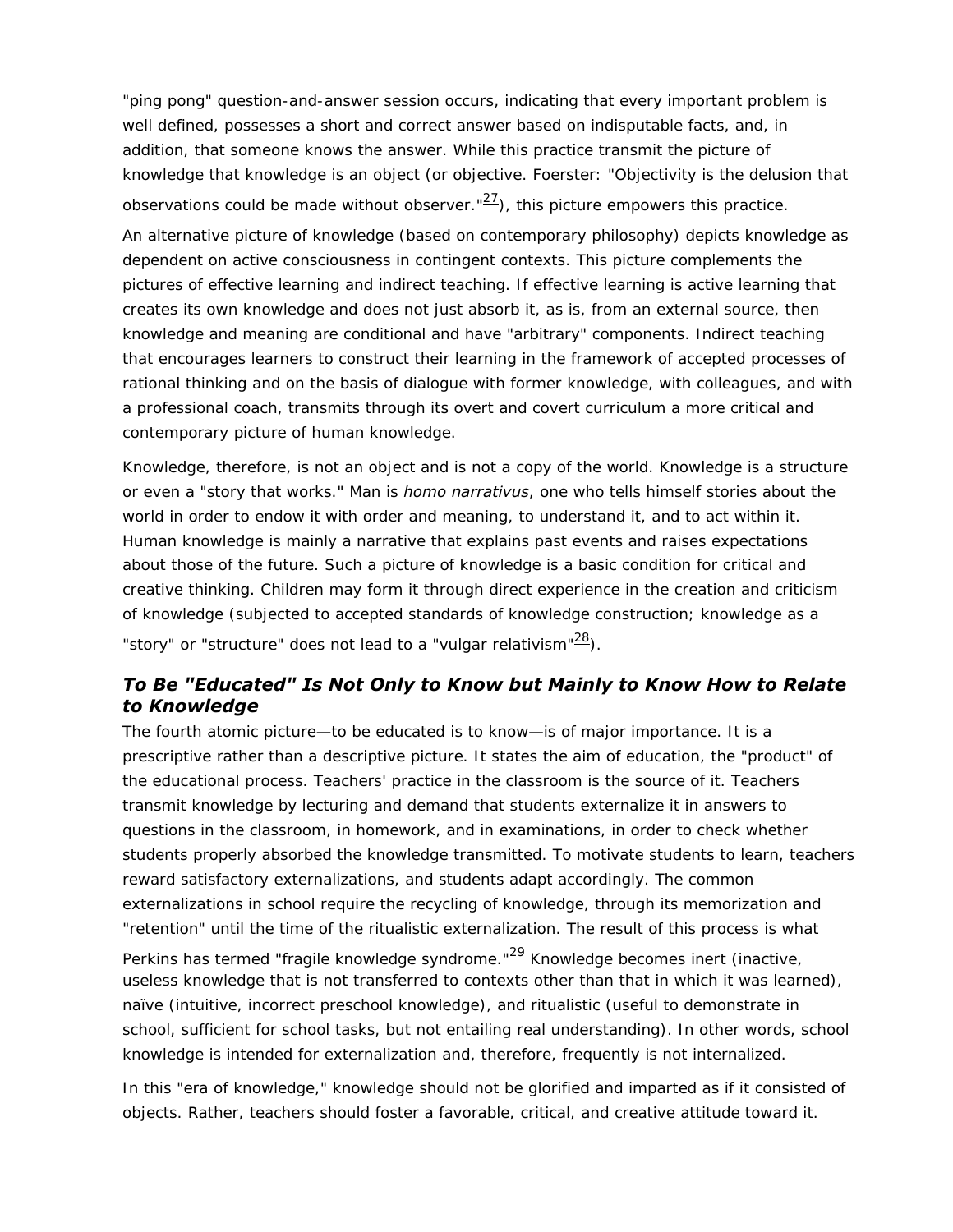"Educated people" are not those who know, who have many "objects" in their head. Rather, "educated people" know how to relate to knowledge. They are challenged by it and are at home with it. They treat knowledge critically, pass it through an "inner locus of evaluation." They try to reinterpret it creatively, to view it from additional perspectives, and to add to it.

# **A Community of Thinking**

*Teacher to pupil:* "What are you doing?"

*Pupil to teacher:* "I'm thinking."

*Teacher to pupil:* "Well, stop it and get on with your work."

—Michael Barber, *The Learning Game*

Our proposed school model is called Intel-Lect School (Intel Electronics of Israel supported our project), and its proposed classroom model is a Community of Thinking. The Community of Thinking model replaces the traditional atomic pictures of schooling with the following alternatives: to learn is to be involved and to construct understanding (or, as Piaget put it, "to understand is to invent<sup>"30</sup>); to teach is to create conditions for effective learning; knowledge is a human structure or "a story that works"; and to be educated is to relate to knowledge in a positive, critical, and creative manner. The Community of Thinking framework unfolds in three stages: fertile question, research, and a concluding performance.

<span id="page-7-0"></span>The idea of a Community of Thinking has no pretenses about being a conceptual or practical breakthrough. It provides a framework for teaching and learning that is rooted in Dewey's ideas and that branches out to contemporary concepts of teaching, learning, knowledge, the individual, and society in our times. The Community of Thinking is an alternative to the traditional classroom. It is a community because it deals with a group of learners working together on a common problem by accepted means. It is a thinking community because its main "work" is intellectual.

<span id="page-7-3"></span><span id="page-7-2"></span><span id="page-7-1"></span>In this community, thinking is grasped in a "strong sense," that is, not merely as procedures of calculation and deduction, or "thinking skills," but as a multifaceted cognitive activity with social, conceptual, linguistic, emotional, motivational, physical, and other dimensions. From the point of view of teaching and learning, the most important dimension of the model is motivational: the first, basic step in fostering thinking in learners involves them in thinking about the subject being learned, motivates them to think, encourages them to think by themselves (*Sapere aude!* "Have courage to use your own reason!" in Kant's famous phrase). Fostering thinking encourages students to think with full involvement and to discover the joy of thinking. ("The use of reason is a passionate business," said R. S. Peters. $\frac{31}{2}$  $\frac{31}{2}$  $\frac{31}{2}$ ) Not only does traditional schooling not give its students the chance to experience this sort of thinking, but it is constructed in such a way that students cannot experience it. ("Students in school," John Holt remarked, "are too busy to think." $\frac{32}{2}$  $\frac{32}{2}$  $\frac{32}{2}$ ) A "smart school," according to Perkins, is simply a school in which students think about what they are learning. $33$  The emphasis on involved thinking—intensive thinking about what students are learning—has far-reaching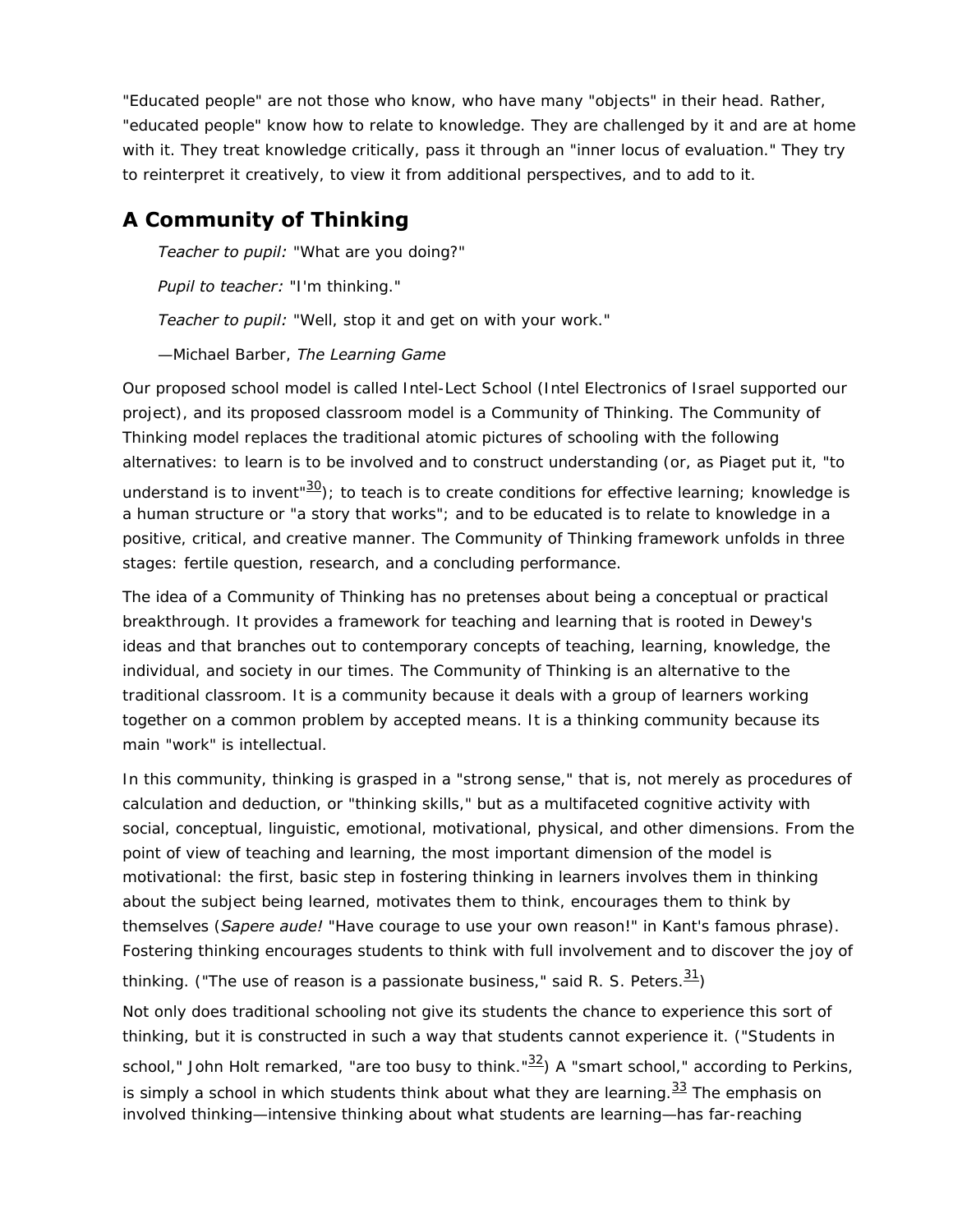educational significance for methods of teaching and school organization.

# **The Pedagogy of Questioning: Inventing Fertile Questions**

#### *On the Nature and Nurture of Questioning*

Creating questions is a human trait par excellence. Man is a *homo quaerus*—a questioning man, incessantly asking questions in his quest to understand himself and the world around him. This trait—the ability and the inclination to ask questions—has some basic, paradoxical characteristics of practical educational significance.

*Questioning is a creative activity*. Contrary to popular belief that questioning is a valueless, sometimes annoying characteristic that does not attest to any impressive personal quality, questioning is by nature a creative activity. Questions are human inventions that do not exist in the world like other objects—stones, houses, or people, for example. Objects do not appear in the world together with questions about them; on the contrary, they appear as whole and complete. The ability to ask questions is the ability to go "beyond the reality given," beyond what is directly present. The asking consciousness removes itself from *what is present* toward the *reasons for it* that are absent—from that which *is* to that which *is not* that may explain it.

*Questioning is a special elaboration of previous knowledge*. According to popular beliefs about school teaching, those who do not know have questions. Questions therefore have a dubious status in society and especially at school. Clever students have answers; lazy students have questions (because they did not listen to the teacher, did not do their homework, were absent from class, and so on). This belief about questioning as being based on "absences" (of the individuals or of their attention), justified or unjustified, is generalized to all questions. However, good questions do not indicate "absences"; rather they reveal a strong presence involvement in the subject and deep understanding of it.

*Questioning simultaneously blocks motivation and awakens it*. Contrary to popular belief that people tend to ask about the nature of phenomena in the world—to wonder about them people do not tend to ask such "big" questions. Such questions undermine the cognitive equilibrium people work so hard to preserve. This loss of equilibrium creates distress. But when a "big" question is invented, it may be a great source of energy for investigation. Striving for renewed equilibrium, for an answer or solution, motivates human learning.

*Questioning fashions the answer*. Contrary to common belief that an absolute gap separates question and answer—the question is known and the answer is completely unknown, with openended possibilities—the answer is vaguely imbedded in the question itself. The concepts of the question and the suppositions concealed in them shape the conceptual framework of the answer.

Teaching focused on questioning rather than on the ability to produce "correct answers" must adapt itself to the basic characteristics of questioning and all that derives from them. It must (1) create an educational atmosphere that enables and encourages creativity through respect for the autonomy of the learners, that is, for their questions; (2) present knowledge in a way that will stimulate questions; (3) undermine the cognitive constructs of the learners, so as to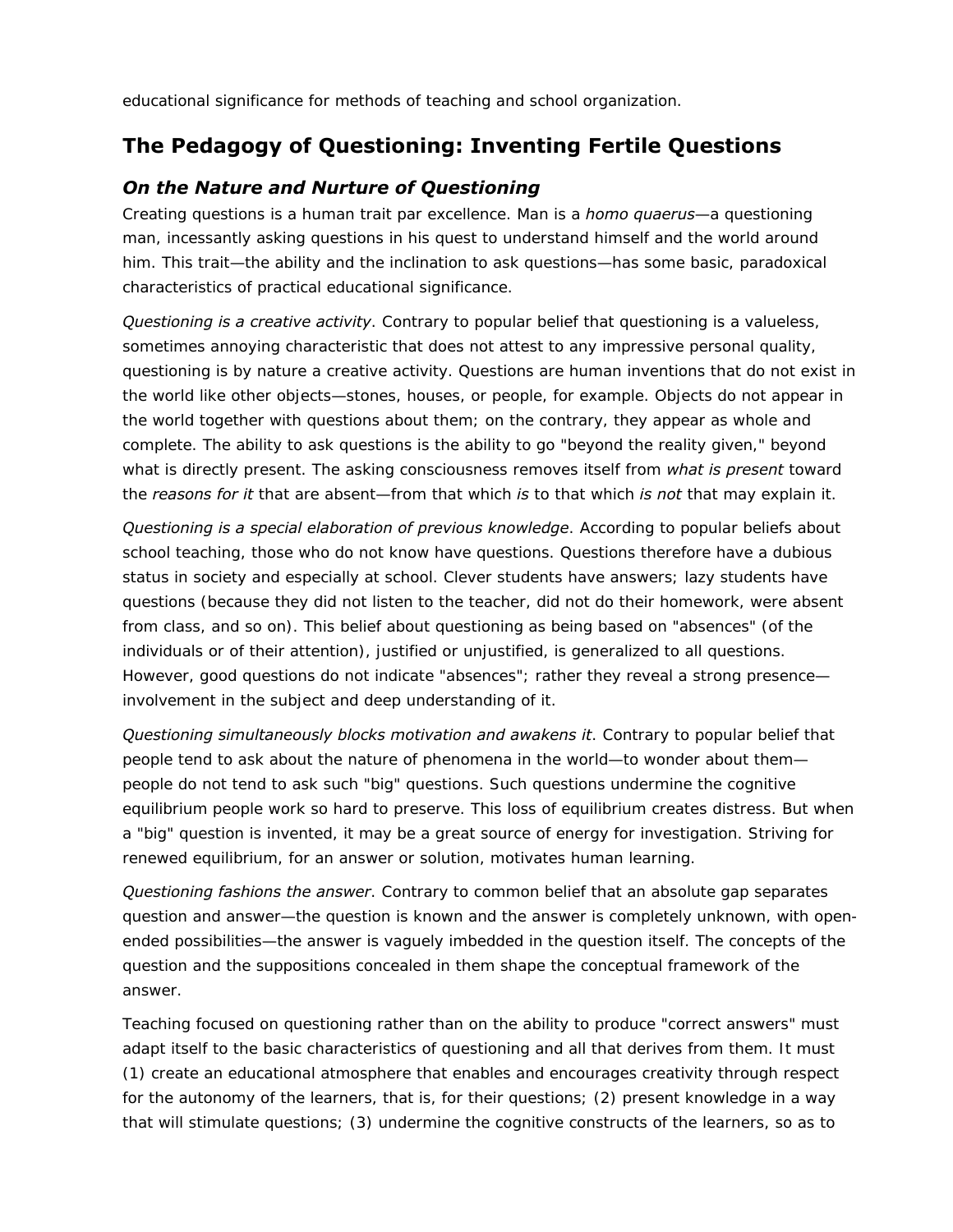motivate learning; and (4) bind knowledge to questioning, so as to show how each piece of knowledge is conceptually (as well as motivationally) determined by the questioning that preceded it.

# *A Fertile Question*

The pedagogical model of a Community of Thinking places the question at the center of teaching and learning. It deflects teaching from a focus on a "correct answer" to a focus on a "fertile question." The first stage of teaching and learning in a Community of Thinking is to find or to invent a fertile question. A fertile question can be described in terms of six basic characteristics:

- 1. *An open question*—a question that in principle does not have one definite answer, but actually several answers different from and even contradictory to each other.
- 2. *An undermining question*—a question that undermines the basic assumptions and fixed beliefs of the learners; casts doubt on the "self-evident," on "common sense"; uncovers basic conflicts lacking a simple solution; and requires thinking about the roots of things.
- 3. *A rich question*—a question that requires grappling with rich content indispensable to understanding humanity and the world, that is impossible to answer without careful and lengthy research, and that tends to break up into subquestions.
- 4. *A connected question*—a question relevant to the life of the learners, to the society in which they live, and to the discipline and subject within which it was asked.
- 5. *A charged question*—a question having an ethical dimension, a strong emotional and ethical charge able to motivate learning and inquiry.
- 6. *A practical question*—a question that can be developed into a research question; a question about which information is available to students.

[Table 1](#page-10-0) presents examples of fertile questions asked in Israeli Communities of Thinking.

#### [Table 1. Examples of Fertile Questions](#page-10-0)

In a Community of Thinking, the fertile question is Archimedes' fulcrum of teaching and learning —not a given, but an invention. In novice Communities of Thinking, the teacher poses it; in more advanced communities, students are drawn into the process and begin to pose the fertile question.

Teachers in a Community of Thinking suggest to learners a fertile question in the framework of the school subjects that they teach. The Community of Thinking model converts the traditional school subject into "pedagogical discipline."

# *Teaching in a Pedagogical Discipline*

Teaching in a Community of Thinking aims to foster disciplinary thinking for several reasons. The theoretical disciplines are the best tools available for understanding ourselves and the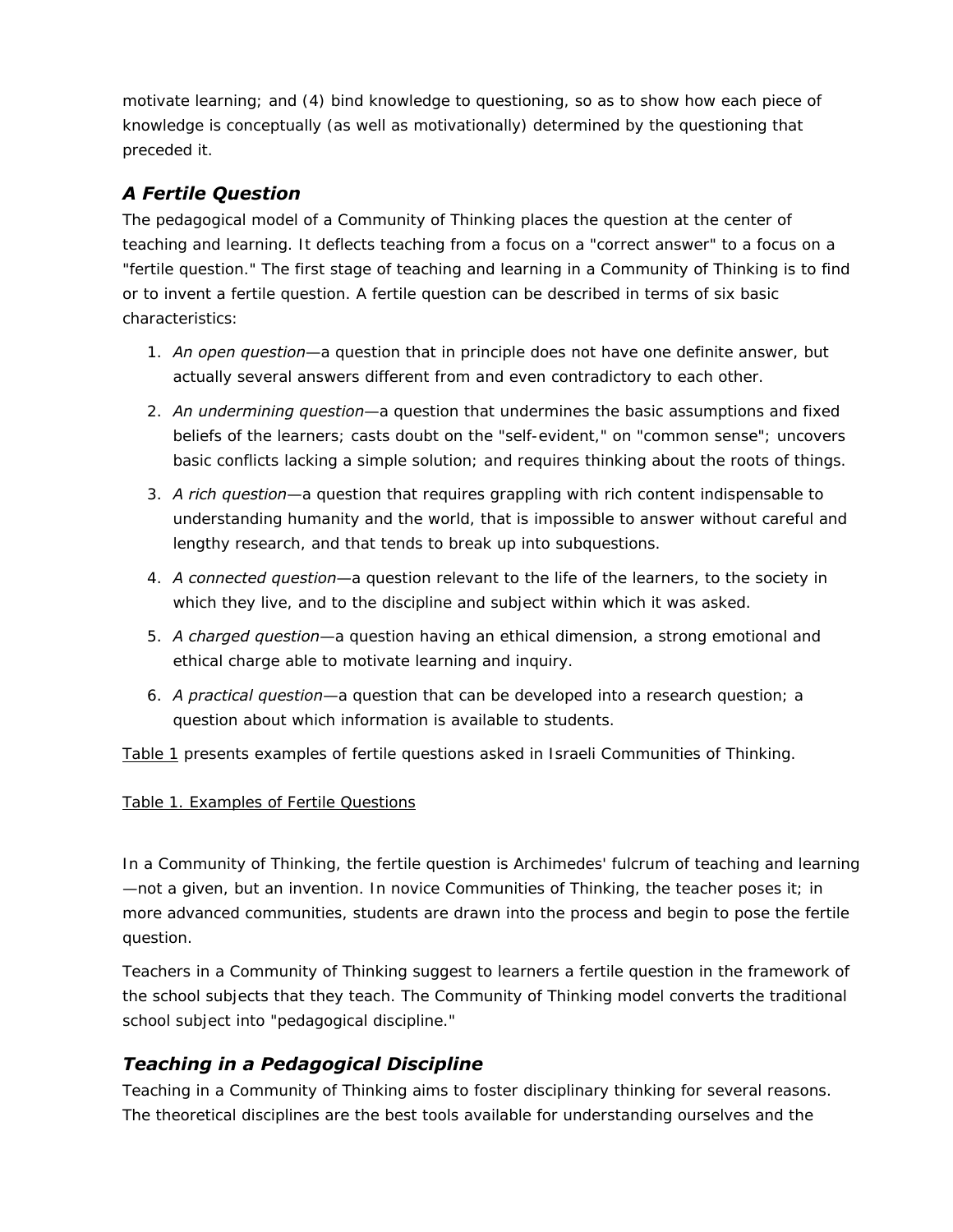# **Table 1. Examples of Fertile Questions**

- <span id="page-10-0"></span>• The Human Genome Project—a curse or a blessing? (Biology)
- Why do we sleep? (Biology)
- Why is the sky blue? (Physics)
- Is it possible to establish a "New Middle East"? (Geography)
- Is Israel on the verge of a civil war? (History)
- Is there progress in history?—The case of the 19th century (History)
- What makes a "good story"? (Literature)
- Who is "the other"? (Sociology-Anthropology)
- What is love? (From a sociological point of view)
- What is love? (From a biological point of view)
- What is love? (From the point of view of certain literary works)
- Australia—West or East? (Multidisciplinary)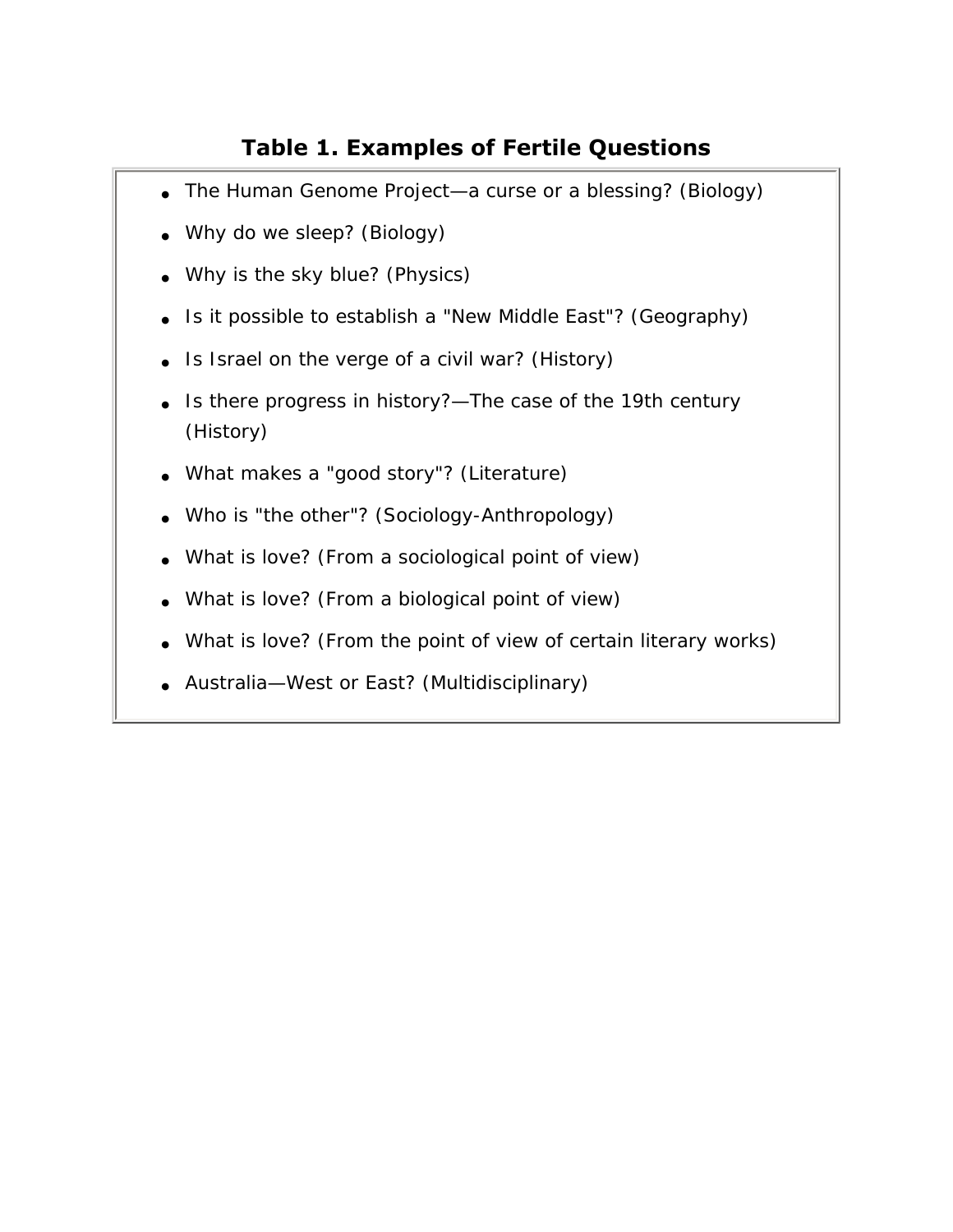world, for organizing knowledge, for disciplining thinking, for criticizing existing knowledge, and for producing new knowledge. These theoretical disciplines enable us to understand the "deep structure of the world"—that is, to transcend our direct experience, our intuitions, and to understand natural and human phenomena in a deeper, more abstract way. (As Perkins states, "The world does not wear its deep structure on its sleeve." $\frac{34}{2}$ ) Moreover, in contrast to the

<span id="page-11-0"></span>many thinkers who believe that thinking tools (heuristics, strategies, tactics, and so on) are the most important component of good thinking, the Community of Thinking model presumes that disciplinary knowledge is the most important thinking tool.

Yet the Community of Thinking model does not propose to organize knowledge for the purpose of school teaching in the framework of theoretical disciplines. Instead it offers a new concept a pedagogical discipline. In the lively discussion between those supporting disciplinary teaching and learning and those who advocate interdisciplinary teaching and learning, both groups wrongly assume that schools teach disciplines. The "conservative" group wishes to continue doing so, whereas the "progressive" group advocates various combinations of disciplines.

As a matter of fact, schools do not teach disciplines but rather school subjects. The school subject is a unique school creation. It differs from the theoretical, academic research discipline in several essential aspects. The aim of the subject is to impart existing knowledge, whereas the aim of a discipline is to create new knowledge. The questions asked in teaching the school subject are closed, whereas the questions asked in the framework of a discipline are open ("scientific puzzles"). In teaching school subjects, the emphasis is on accepted knowledge, whereas in disciplinary research, the emphasis is on controversies and dissent within the paradigm. The thinking fostered by teaching a school subject is predisciplinary and static, whereas the thinking fostered in disciplinary research is thinking from a narrow disciplinary perspective. Information used in teaching a school subject usually comes from school sources, mainly textbooks and the teacher's words, whereas a discipline's research has at its disposal primary sources, such as observations, laboratory experiments, and historical documents. The number of school subjects studied in school may range from 5 to 10, whereas a researcher is involved with one discipline only, occasionally "digressing" to related ones. Students in school are expected to recycle information transferred to them, whereas researchers are expected to create new knowledge.

These examples illustrate some of the essential differences between a research discipline and a school subject. Still, this distinction does not imply that the school should change from teaching subjects to teaching disciplines. The role of the school is not to produce able researchers. The Community of Thinking model replaces the term "school subject" with "pedagogical discipline."

The concept of pedagogical discipline recognizes the organization of human knowledge for an "internal" educational purpose—for example, the development of learners' ability to think in an involved, skillful way, on the basis of knowledge. The aim of the pedagogical discipline is to develop thinking by dealing with productive and organized knowledge, to understand through the perspective of a given discipline without necessarily researching it. The nature of the questions asked in this framework is exemplified by the term "fertile question." The approach to knowledge in a field stresses the central ideas and controversies of the discipline. The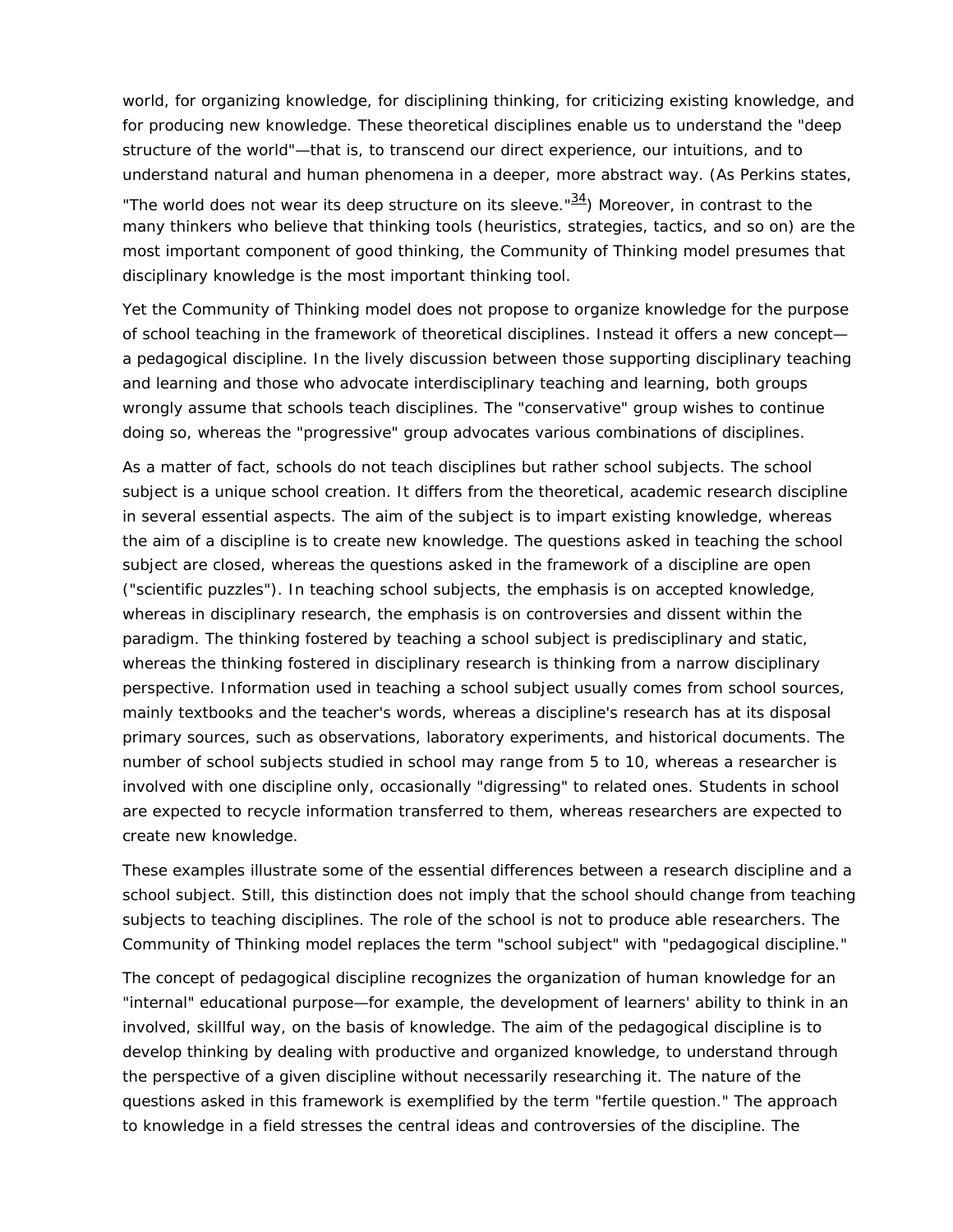quality of thinking it fosters is systematic and multifaceted (derived from involvement in several communities of thinking and active engagement in metadisciplines—"higher-order knowledge"). The sources of information feeding it are various and depend to some degree on the interests of the learners. The number of knowledge areas in which learners are simultaneously deeply engaged depends on their ability to do so; three is typical. The main cognitive performance is understanding, the basis for critical and creative thinking. Thus, fertile questions asked in the framework of a pedagogical discipline constitute the "field" on which the Community of Thinking "plays."

#### *Initiation*

Questions arise from initial, vague responses to them. Certainly, previous knowledge is needed in order to ask a good, fertile question. Initiation into disciplinary knowledge is conducted alongside the process of finding or inventing fertile questions, and facilitates it. Initiation is conducted by means of various teaching methods (such as lectures, supervised text reading, cooperative learning, peer teaching). Its questions focus on (1) connecting knowledge to the questions that created it ("archaeology of knowledge"); (2) awareness of questions raised by responses to original questions (every "solution" creates additional problems); and (3) creating a question bank—questions around which inquiries may be conducted. The process of initiation, forming the common knowledge basis necessary for creating questions and conducting research, continues throughout the process of learning and teaching in the Community of Thinking. Initiation occurs during questioning, during research, and during preparation of the concluding performance.

# **The Pedagogy of Inquiry: Treating Questions Systematically**

The second stage in teaching and learning in a Community of Thinking is research. After the community has chosen a fertile question, it divides into small research teams that choose and examine research questions—subquestions, or aspects, of the fertile question.

A good research question must be interesting to students and possibly also interesting "objectively" (for example, by being an original question, shedding new light on a phenomenon, or shaking taken-for-granted convictions); open (requiring that the researcher take a position and not only report facts); rich (requiring deep and reasonably lengthy research); connected to the main fertile question and to the domain of knowledge; and practical (able to be turned into a focused research question). Research teams must show how the subquestion they've constructed adheres to these criteria.

Crafting the crude question into a successful research question is the task of the teachers and the students of the Community of Thinking. The students often raise vague questions, questions based on faulty conceptual understanding, or questions that do not really interest them. The adult coaches must spend time with each team to thoroughly elaborate the problem. Learning in a Community of Thinking is based on cycles of teamwork and whole-class discussions and lessons. The whole community is mobilized at various stages to aid the research teams. One such stage is the discussion of the teams' research questions. The teams present their questions and the community examines them according to the agreed criteria and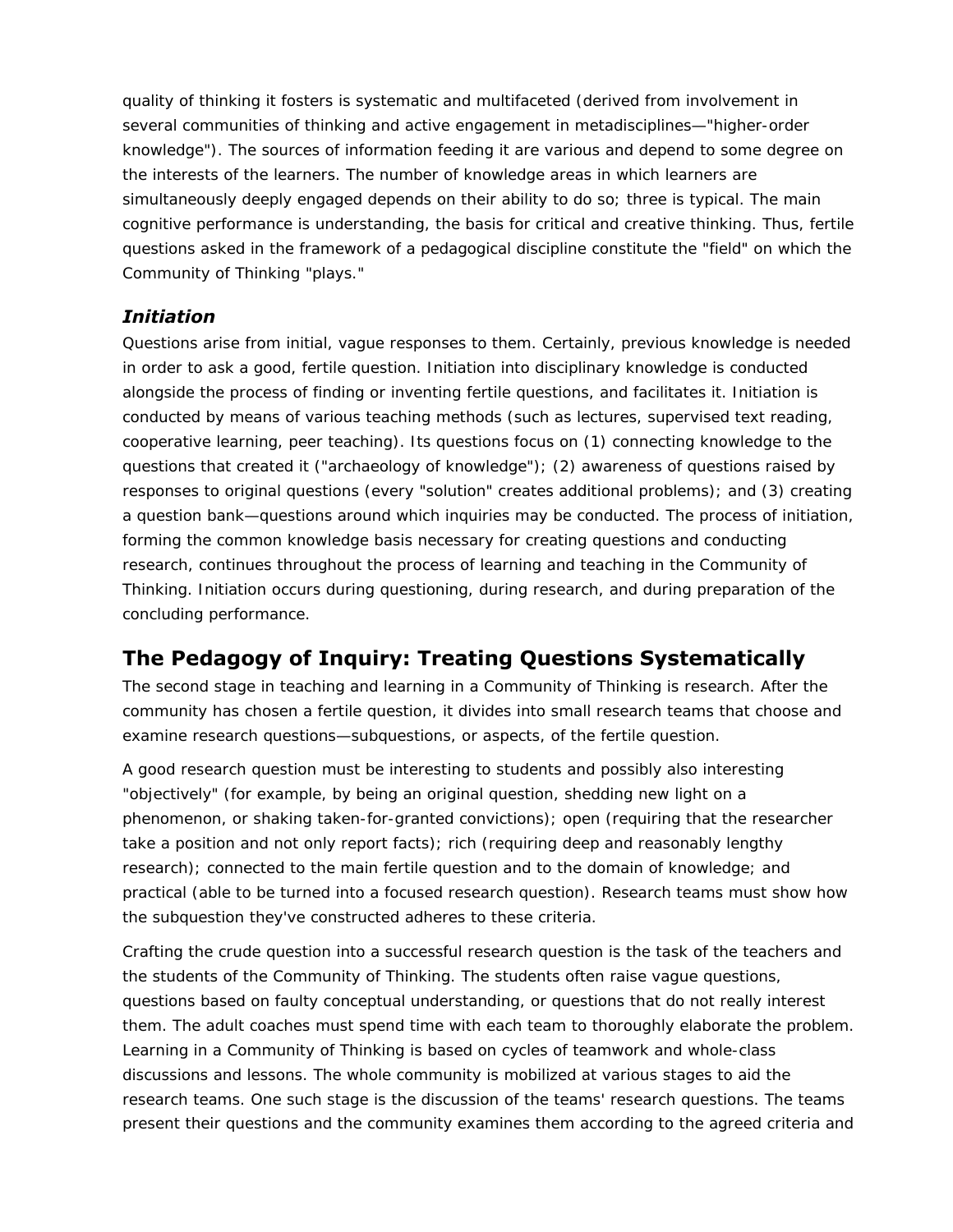suggests improvements or alternatives. The stage of elaborating the question is critical; it determines the fate of the research that follows.

After the coach and learners have approved the research questions, the research teams begin the research itself, using an agreed method. This phase includes a general component and a disciplinedependent component, as well as pre-research directions for the research itself. The following are examples of pre-research directions:

- 1. Formulate your research question.
- 2. Try to raise preliminary thoughts or hypotheses to answer the research question.
- 3. Break the research question into subquestions.
- 4. Specify possible and available information sources.
- 5. Define your research tools.
- 6. Present a preliminary research proposal.
- 7. Make a preliminary decision about the concluding performance.
- 8. Set a timetable and formulate short-term and long-term tasks; allot the work among the members according to interest and ability.
- 9. Examine your research question once again: is it interesting, open, connected, practical?
- 10. Prepare a list of essential and practical questions to ask the coach in order to receive guidance for further work.

This general procedure contains a discipline-dependent component. The questions, hypotheses, information sources, tasks, concluding performance, research tools, and rules of verification are dependent to some degree on a given realm of knowledge. Guidance about the research itself is even more dependent on the nature of the discipline in which the research question is asked.

In the course of research, the learners are encouraged to search for information outside the school. One of the key phrases in a Community of Thinking is "the world as a text," that is, the learners learn to see in the world—in people, industrial centers, shopping and recreation centers, films, exhibitions, and, of course, in the Internet, libraries, and scientific institutions an inexhaustible source of information relevant to the question at hand, as well as a setting for various points of view and interpretations.

After formulation of the research question and submission and approval of the research plan, the teams begin their research, aiming to answer the question according to their plan. This is a difficult stage to manage. Teachers must orchestrate an entire class of teams, each of which is autonomous yet lacks experience and discipline. The educational effectiveness of this stage, and of the Community of Thinking as a whole, depends to a large extent on teachers' ability to reach and guide each research team. Original approaches must be found to increase the working time of the coach with teams, such as working with research groups after school hours, introducing other adult coaches (such as parents, university students, or retired people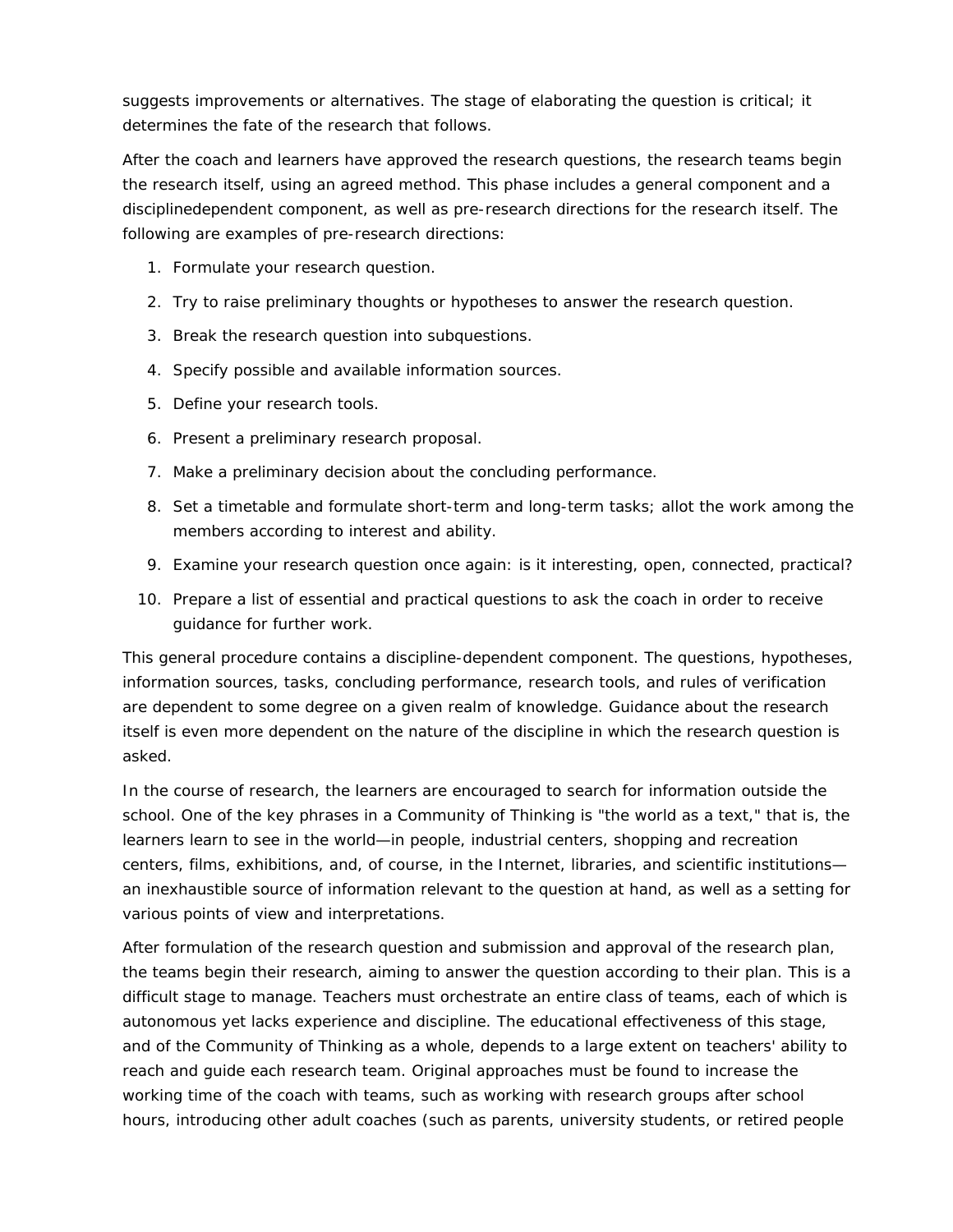with appropriate skills), or training older students to guide younger ones.

Work in the entire Community of Thinking continues alongside the research work of the teams. It occurs in the form of initiation as well as reciprocal teaching: research teams that have developed a "first draft" of their research present it to the entire community in order to get feedback. The cyclical character of work in a Community of Thinking—from the entire community to research teams and back to the entire community—epitomizes the dynamics of working in a Community of Thinking. The aim of this cycle is to place each group's research into the overall picture created by the whole community.

Research occurs as the "creation of knowledge" within the discipline in whose framework the teams are working. However, the aim of the pedagogy of research is not to train young academics (mathematicians, biologists, historians, literary critics), but to expose the learners to "realms of meaning" and to teach them to think systematically—to plan, organize, cooperate, listen, discuss, initiate, create, criticize, and understand. Therefore, linkage to the disciplinary research method is subject to pedagogical considerations that focus on the learners' development.

# **The Pedagogy of the Concluding Performance: Putting Knowledge to Use**

The third stage in a Community of Thinking—the concluding performance—encourages the learners to do something with their knowledge. The operation of knowledge—its creation, criticism, analysis, composition, application, reinterpretation, and presentation—is not only a manifestation of its understanding, but also the means to understanding's construction. The concluding performance stage replaces the traditional pencil-and-paper examination.

This concluding performance comprises two parts: teams' performances and a communal performance. In the first part, each team presents its project (usually in the form of a written paper, but possibly in the form of a documentary film, dramatic performance, or work of art) to a committee of teachers, experts, students, and parents in order to get a formative assessment (based on criteria discussed and defined by students and teachers). In the second part, the entire Community of Thinking presents to the entire school community the various ways in which it grappled with the fertile question. The communal performance is a festive evening, with students celebrating their achievements in front of an audience.

The Community of Thinking focuses on the rehabilitation of learners' motivation, on their involvement in the process of learning. An element of motivation is present in each of its stages —fertile question, research, and concluding performance. In the fertile question stage, the undermining nature of the question is intended to create motivation in order to restore lost equilibrium. In the research stage, focused research involves learners in the topic under study in order to cause intellectual and emotional "investment" (investment of "the self" in an object; Freud called this process "cathexis"). In the concluding performance stage, the possibility to express oneself by means of a medium of one's choice, to see a finished product and to exhibit it to others arouses motivation.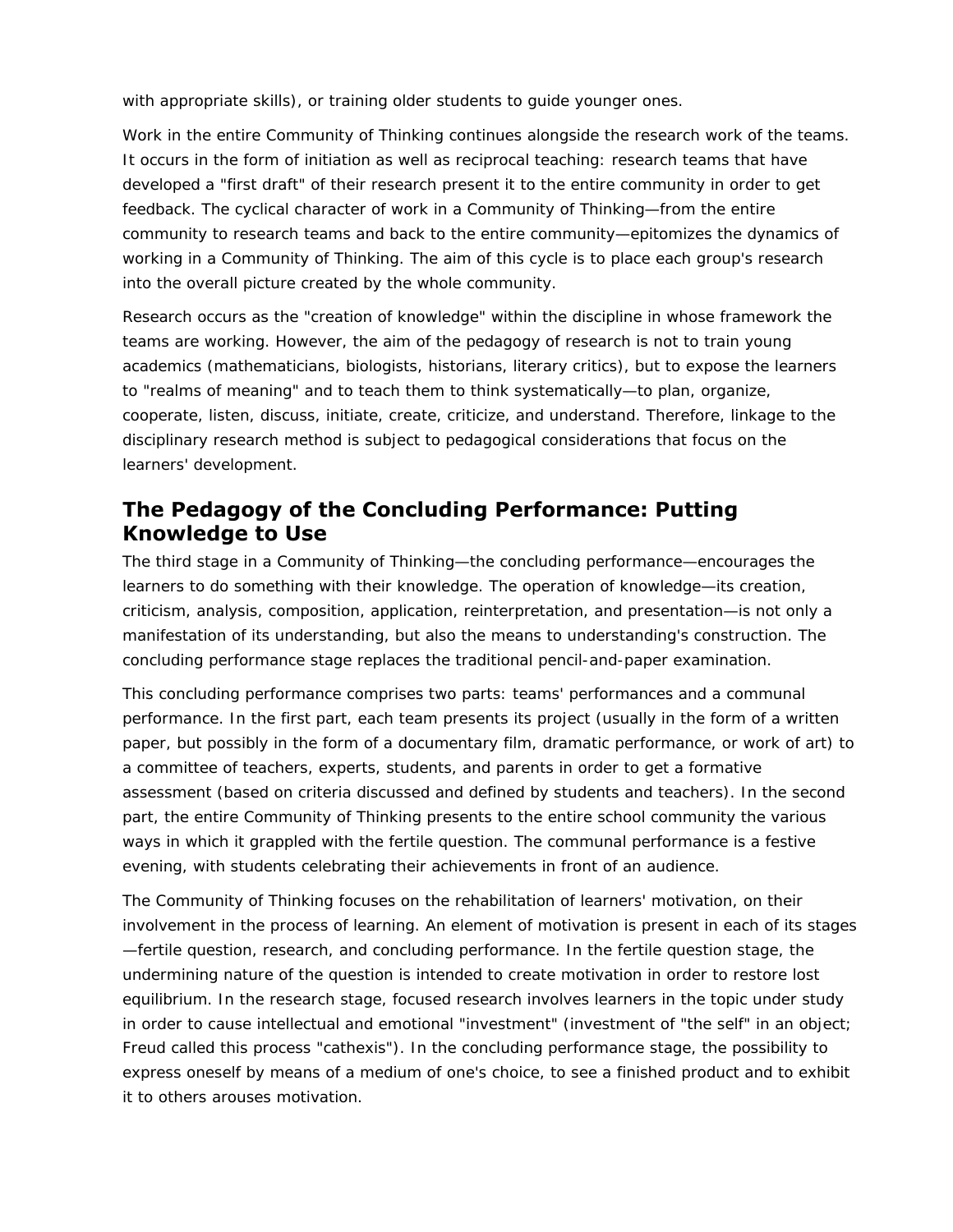#### *Understanding Performances*

John Holt wrote in the classic *How Children Fail:*

It may help to have a picture in our minds of what we mean by understanding. I feel that I understand something if and when I can do some, at least, of the following: (1) state it in my own words; (2) give examples of it; (3) recognize it in various guises and circumstances; (4) see connections between it and other facts or ideas; (5) make use of it in various ways; (6) foresee some of its consequences; (7) state its opposite or converse. The list is only a beginning; but it may help us in the future to find out what our students really know as opposed to what they can give the

appearance of knowing, their real learning as opposed to their apparent learning.  $\frac{35}{5}$  $\frac{35}{5}$  $\frac{35}{5}$ 

<span id="page-15-1"></span><span id="page-15-0"></span>At Harvard's Graduate School of Education and Project Zero, this concept of understanding is called "understanding performances." $36$  This concept complements the concept of understanding as a representation, a reflection in consciousness of the state of affairs in the world. It defines thinking with knowledge—understanding performances—as construction and manifestation of understanding. This is a productive concept from an educational point of view, in as much as it extracts understanding as an internalized representation from its mystery and passivity and converts it into something "public" that may be seen and fostered understanding performances that one may define, discover, give feedback to, and thereby foster.

This concept of understanding as intellectual performances is vital to the stage of concluding performance—both for the performance and its assessment. The understanding performances (in their various forms, as shown in [Table 2\)](#page-16-0) are used as central criteria for the concluding performances of teams and community alike, and for their assessment by the learners, teachers, and outside experts.

#### [Table 2. Understanding Performances](#page-16-0)

# **A Coherent System**

The process of teaching and learning in a Community of Thinking differs significantly from the process described earlier as the "grand picture of schooling." When compared with [Figure 1](#page-3-0), [Figure 2](#page-17-0) clearly portrays the difference.

#### [Figure 2. A Community of Thinking](#page-17-0)

<span id="page-15-3"></span><span id="page-15-2"></span>But school is a coherent system. Therefore significant change must affect not only the classroom but also the entire school. In other words, meaningful changes in teaching and learning in school may be understood as points on two main axes: (1) teaching method, because in teaching the medium is the message and the pattern of instruction is the (real) content of instruction $\frac{37}{2}$  $\frac{37}{2}$  $\frac{37}{2}$ ; and (2) the school's organizational structure, because the practical routines or regularities of school determine the essence of school education.<sup>38</sup> We aim to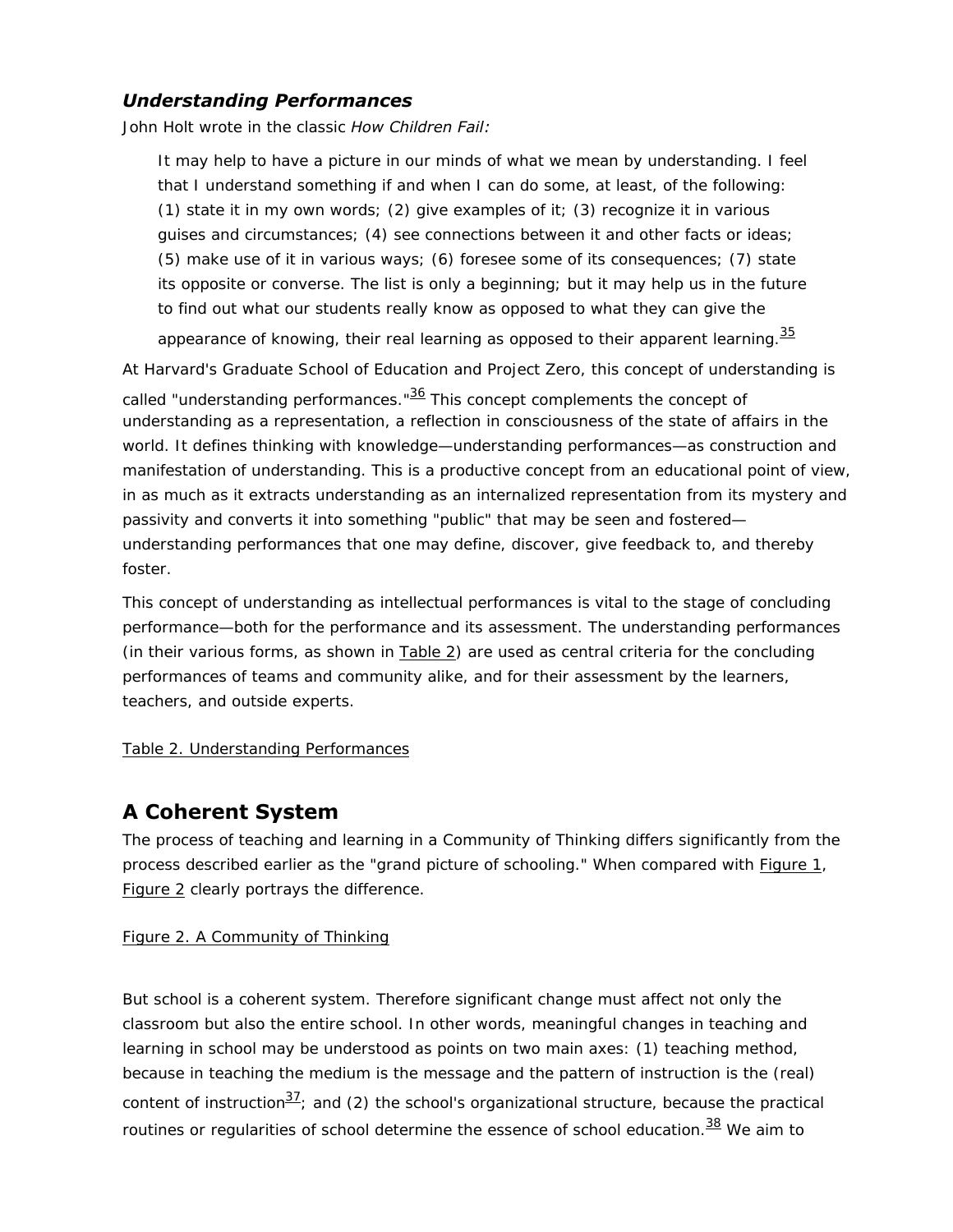# **Table 2. Understanding Performances**

<span id="page-16-0"></span>Types of understanding performances may be understood as learners...

- Express knowledge in their own words
- Bring examples of knowledge
- Generalize from an item of knowledge
- Identify knowledge in different contexts
- Place knowledge in context
- Explain phenomena by the use of knowledge
- Give arguments for knowledge
- Justify knowledge and provide evidence for its justification
- Compare cases, phenomena, and claims
- Transfer knowledge from one domain to another and to life experience
- Discover contradictions and tensions in knowledge
- Formulate knowledge that contradicts knowledge (or claims)
- Foresee possible results of knowledge
- Break knowledge into its components (analysis)
- Unite components of knowledge (synthesis)
- Criticize knowledge on the basis of knowledge
- Create knowledge on the basis of knowledge
- I dentify basic presumptions of knowledge
- Create a simulation, metaphor, or model
- Present knowledge in an interesting and clear way
- Ask a (fertile or non-banal) question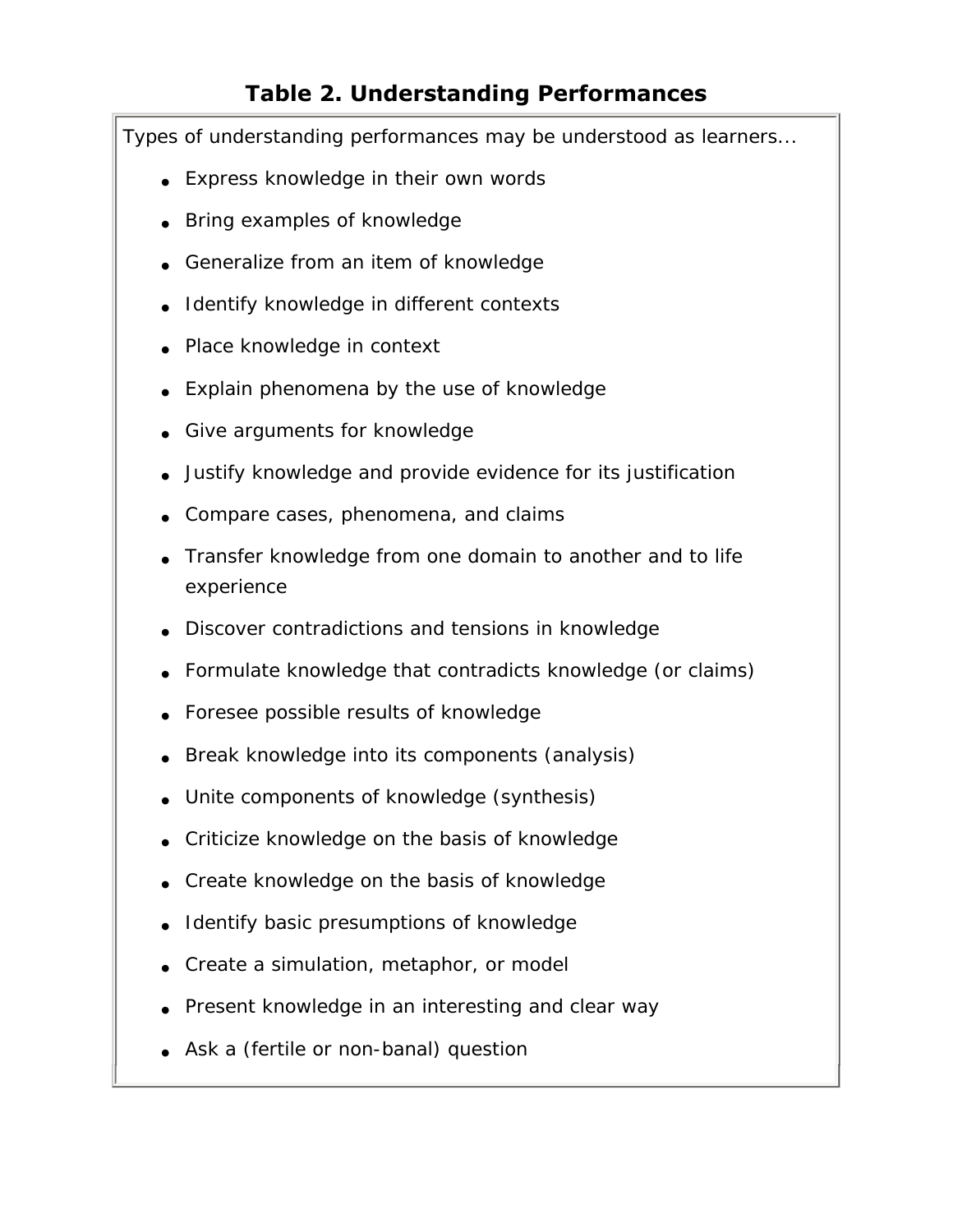

<span id="page-17-0"></span>**Figure 2. A Community of Thinking**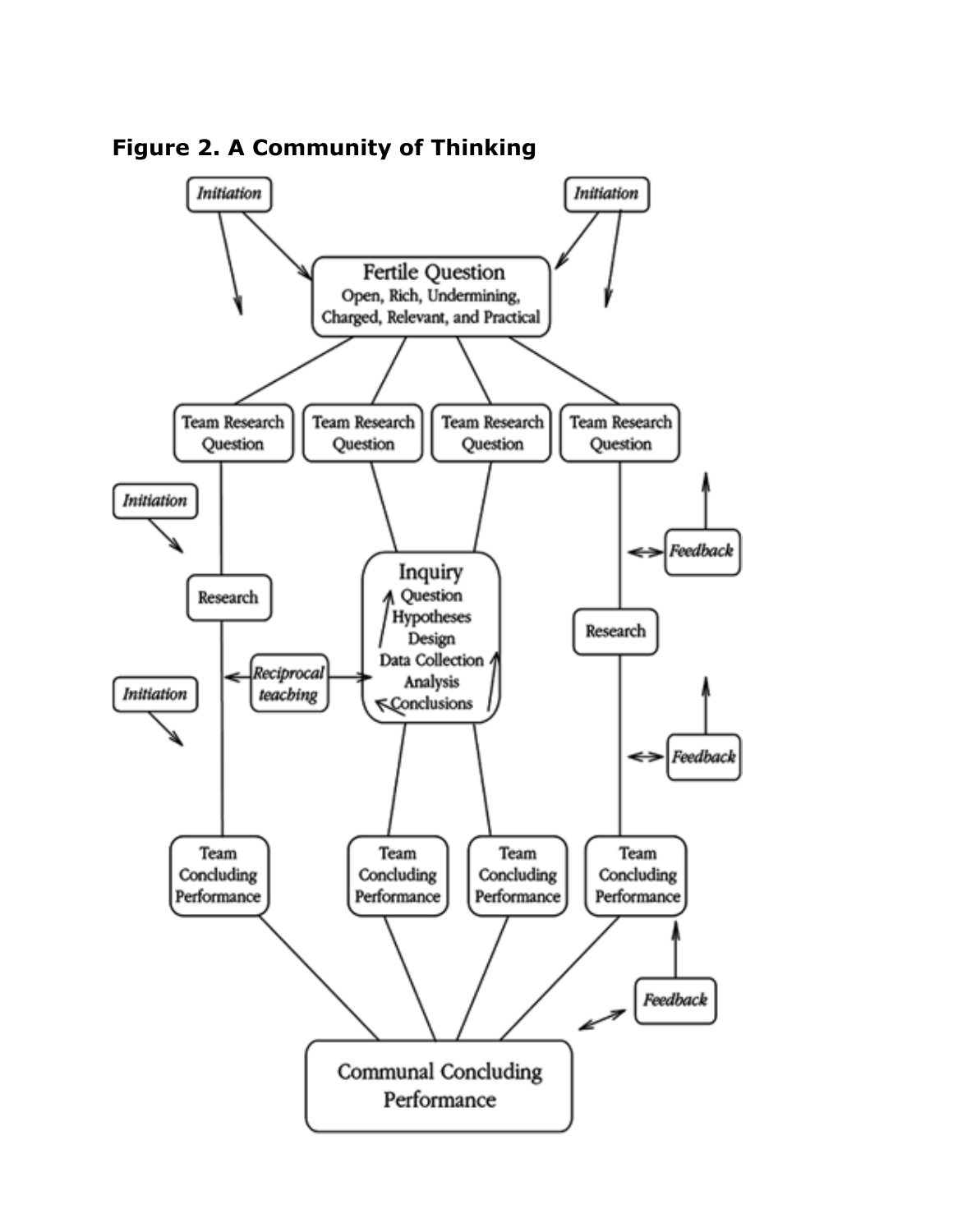<span id="page-18-18"></span>change the teaching method in school into that of a Community of Thinking $\frac{39}{2}$  $\frac{39}{2}$  $\frac{39}{2}$  and the general organizational structure of the school into the structure of an Intel-Lect school. The outline of

<span id="page-18-19"></span>the structural change is a topic for a future article. $\frac{40}{ }$  $\frac{40}{ }$  $\frac{40}{ }$ 

## <span id="page-18-1"></span><span id="page-18-0"></span>**Endnotes**

[1](#page-0-0) Edward Fiske, *Smart Schools, Smart Kids: Why Do Some Schools Work?* (New York: Simon & Schuster, 1991), p. 14.

[2](#page-1-0) Seymour Sarason, *The Culture of the School and the Problem of Change* (Boston, MA: Allyn & Bacon, 1971).

<span id="page-18-2"></span> $3$  Sydney Strauss and Tamar Shilony, "Teachers' Models of Children's Minds and Learning," in *Mapping the Mind*, ed. L. A. Hirschfeld and S. A. Gelman (Cambridge: Cambridge University Press, 1994), pp. 455–473.

<span id="page-18-3"></span>[4](#page-2-0) John Nicholls, *The Competitive Ethos and Democratic Education* (Cambridge, MA: Harvard University Press, 1989).

<span id="page-18-4"></span>[5](#page-2-1) Mihaly Csikszentmihalyi, *Flow: The Psychology of Optimal Experience* (New York: Harper Perennial, 1991).

<span id="page-18-5"></span>[6](#page-2-2) Howard Gardner, *The Unschooled Mind: How Children Think and How Schools Should Teach* (New York: Basic Books, 1991), p. 179.

<span id="page-18-6"></span>[7](#page-2-3) John Dewey, *How We Think* (Boston: Houghton Mifflin, 1933/1998), p. 137.

<span id="page-18-7"></span>[8](#page-2-4) Howard Gardner, *The Disciplined Mind* (New York: Simon & Schuster, 1999), p. 119.

<span id="page-18-8"></span>[9](#page-2-5) David Perkins, "What Is Understanding?" in *Teaching for Understanding*, ed. M. S. Wiske (San Francisco: Jossey-Bass, 1998), p. 40.

<span id="page-18-9"></span>[10](#page-2-6) See Catherine Fosnot, ed., *Constructivisim: A Psychological Theory of Learning* (New York: Teachers College Press, 1996).

<span id="page-18-10"></span>[11](#page-4-0) Leslie Steffe and Jerry Gale, eds., *Constructivism in Education* (Hillsdale, NJ: Lawrence Erlbaum, 1995).

<span id="page-18-11"></span>[12](#page-4-1) Matthew Lipman, Ann Margaret Sharp, and Fredrick S. Oscanyan, *Philosophy in the Classroom* (Philadelphia: Temple University Press, 1980).

<span id="page-18-12"></span>[13](#page-4-2) See John Nicholls, *The Competitive Ethos and Democratic Education* (Cambridge, MA: Harvard University Press, 1989).

<span id="page-18-13"></span>[14](#page-4-3) See Robert Sternberg, *Thinking Styles* (New York: Cambridge University Press, 1997); Howard Gardner, *Multiple Intelligences: The Theory in Practice* (New York: Basic Books, 1993).

<span id="page-18-14"></span>[15](#page-4-4) See Gavriel Salomon, ed., *Distributed Cognitions: Psychological and Educational Considerations* (Cambridge, England: Cambridge University Press, 1993).

<span id="page-18-15"></span>[16](#page-4-5) John Dewey, *How We Think* (Boston: Houghton Mifflin, 1933/1998); Jonathan Baron, *Rationality and Intelligence* (New York: Cambridge University Press, 1985).

<span id="page-18-16"></span>[17](#page-4-6) See David Perkins, *Smart Schools: From Training Memories to Educating Minds* (New York: Free Press, 1992).

<span id="page-18-17"></span>[18](#page-4-7) See Robert Marzano, *A Different Kind of Classroom: Teaching with Dimensions of Learning*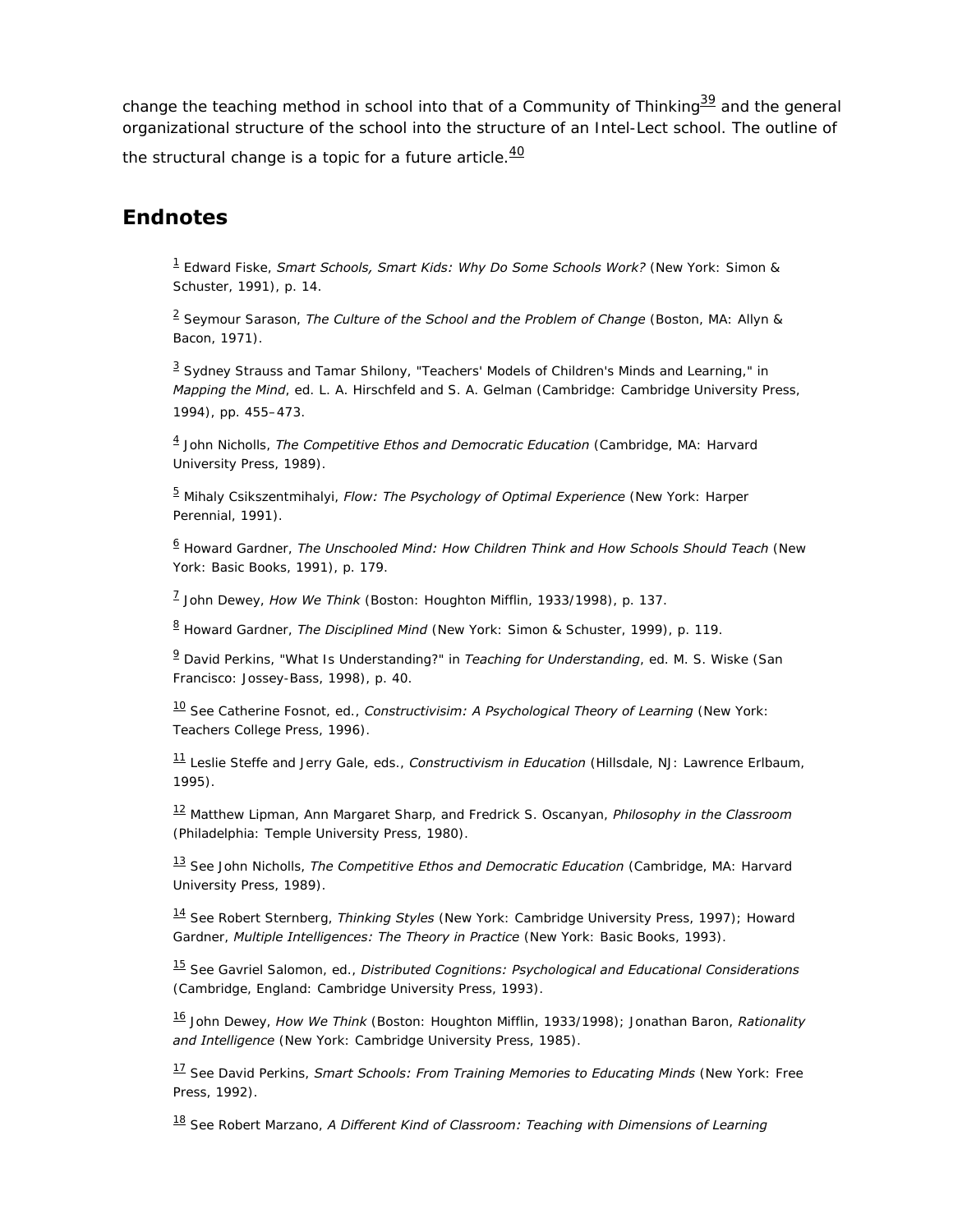(Alexandria, VA: Association for Supervision and Curriculum Development, 1992).

<span id="page-19-0"></span>[19](#page-4-8) See Carol Dweck, *Self Theories: Their Role in Motivation, Personality and Development* (Philadelphia, PA: Taylor Francis, 2000).

<span id="page-19-1"></span>[20](#page-5-0) Carl Rogers, *Freedom to Learn* (New York: Charles E. Merrill, 1969).

<span id="page-19-2"></span>[21](#page-5-1) See Jean Lave and Etienne Wenger, *Situated Learning: Legitimate Peripheral Participation* (New York: Cambridge University Press, 1991).

<span id="page-19-3"></span>[22](#page-5-1) Ellen Langer, *The Power of Mindful Learning* (Reading, MA: Addison-Wesley, 1997).

<span id="page-19-4"></span>[23](#page-5-1) Theodore Sizer, *Horace's Compromise: The Dilemma of the American High School* (Boston: Houghton Mifflin, 1985).

<span id="page-19-5"></span>[24](#page-5-1) Neil Postman, *The End of Education: Redefining the Value of School* (New York: Knopf, 1995).

<span id="page-19-6"></span>[25](#page-5-2) Reuven Feuerstein, *Instrumental Enrichment: An Intervention Program for Cognitive Modifiability* (Baltimore, MD: University Park Press, 1980).

<span id="page-19-7"></span>[26](#page-5-2) Lev Vigotsky, *Thought and Language* (Cambridge, MA: MIT Press, 1986).

<span id="page-19-8"></span>[27](#page-6-0) Ernst von Glaserfeld, *Radical Constructivism: A Way of Knowing and Learning* (London: Palmer Press, 1995), p. 1.

<span id="page-19-9"></span>[28](#page-6-1) Richard Rorty, "Hermeneutics, General Studies and Teaching," in *Classic and Contemporary Reading in the Philosophy of Education*, ed. Steven Cham (New York: McGraw-Hill, 1997).

<span id="page-19-10"></span>[29](#page-6-2) See David Perkins, *Smart Schools: From Training Memories to Educating Minds* (New York: Free Press, 1992), pp. 21–27.

<span id="page-19-11"></span>[30](#page-7-0) Jean Piaget, *To Understand Is to Invent: The Future of Education* (New York: Grossman, 1973).

<span id="page-19-12"></span>[31](#page-7-1) R. S. Peters, "Reason and Passion," in *The Proper Study*, ed. G. Vesey (London: Macmillan, 1971), p. 101.

<span id="page-19-13"></span>[32](#page-7-2) John Holt, *How Children Fail* (New York: Delta, 1982), p. 155.

<span id="page-19-14"></span>[33](#page-7-3) David Perkins *Smart Schools: From Training Memories to Educating Minds* (New York: Free Press, 1992).

<span id="page-19-15"></span>[34](#page-11-0) David Perkins, *Outsmarting IQ: The Emerging Science of Learnable Intelligence* (New York: Free Press, 1995), p. 271.

<span id="page-19-16"></span>[35](#page-15-0) John Holt, *How Children Fail* (New York: Dell, 1964), pp. 136–137.

<span id="page-19-17"></span>[36](#page-15-1) Martha S. Wiske, ed., *Teaching for Understanding: Linking Research with Practice* (San Francisco: Jossey-Bass, 1998).

<span id="page-19-18"></span>[37](#page-15-2) See Neil Postman and Charles Weingartner, *Teaching as a Subversive Activity* (New York: Delacorte, 1969).

<span id="page-19-19"></span>[38](#page-15-3) See Seymour Sarason, *The Culture of the School and the Problem of Change* (Boston MA: Allyn & Bacon, 1971).

<span id="page-19-20"></span>[39](#page-18-18) Yoram Harpaz and Adam Lefstein, "Communities of Thinking," *Educational Leadership* 58 (November 2000): 54–57.

<span id="page-19-21"></span>[40](#page-18-19) A book my colleagues and I wrote, *Community of Thinking: On the Road to Intellect School*, is available only in Hebrew. I hope to translate it into English.